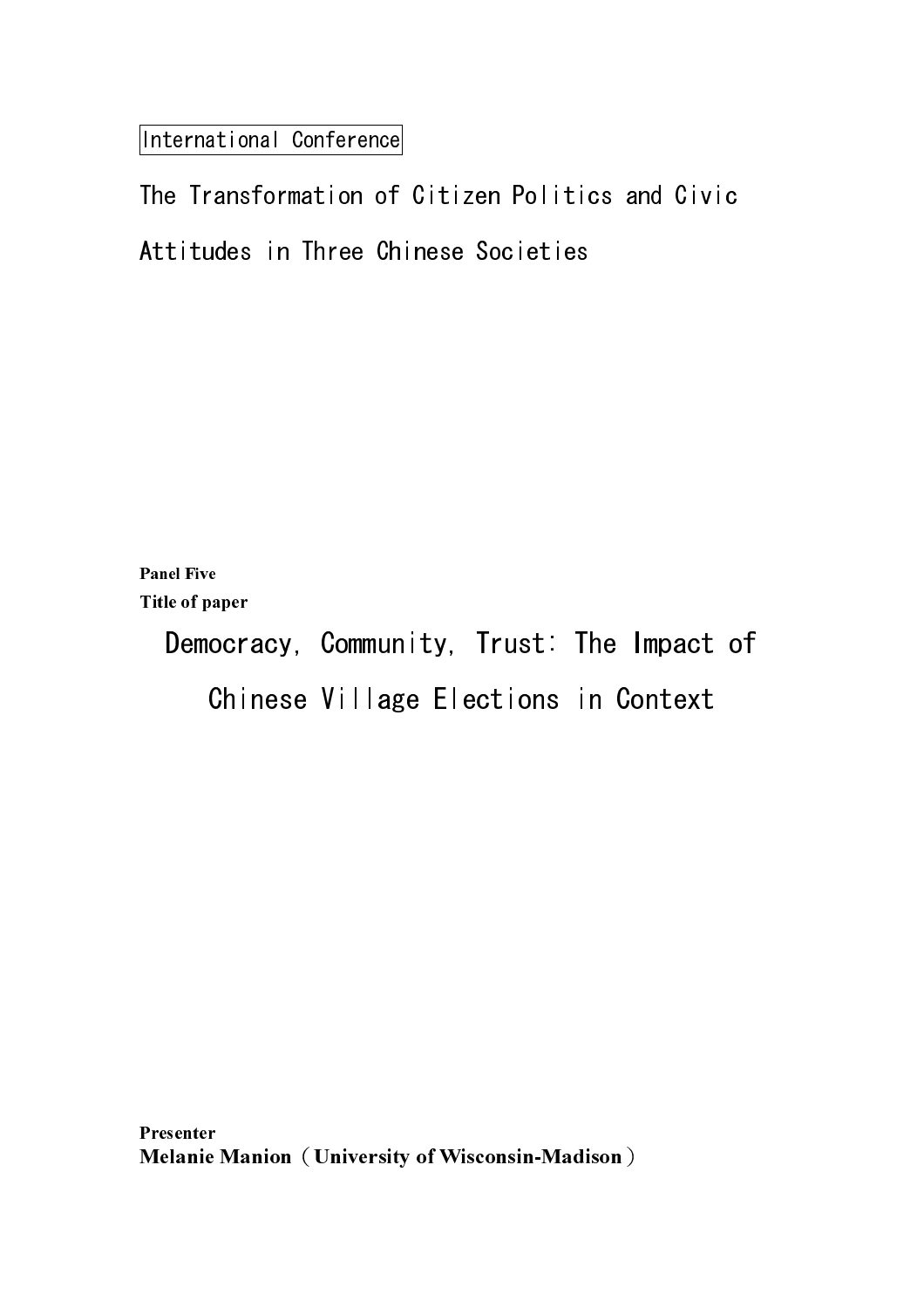Melanie Manion is Professor of Political Science and Public Affairs and Associate Director of the La Follette School of Public Affairs at the University of Wisconsin–Madison. She began studying Chinese language and politics in the East Asian Studies program at McGill University, where she obtained her Bachelor of Arts in 1978. In 1978–80, she studied Political Economy and Philosophy at Peking University. She completed her Master of Arts in Far Eastern Studies at the School of Oriental and African Studies at the University of London in 1982 and her Doctorate in Political Science at the University of Michigan in 1989. From 1989 to 2000, she taught at the University of Rochester. She joined the faculty at the University of Wisconsin–Madison in 2000. She is the author of Retirement of Revolutionaries in China: Public Policies, Social Norms, Private Interests (Princeton University Press, 1993) and Corruption by Design: Building Clean Government in Mainland China and Hong Kong (Harvard University Press, 2004). Her articles have appeared in journals including *China Quarterly*, Issues and Studies, China Review, American Political Science Review, and Journal of Law, Economics, and Organization. Her previous research has examined issues of cadre management, bureaucratic reform, grassroots electoral democratization, and corruption control. Her current work, at the intersection of cadre management and electoral democratization, considers prospects for communist party survival through institutional reform. It focuses on electoral losses of official candidates, who are vetted and pre-selected for local government leadership by communist party committees and presented to local people's congress delegates for election.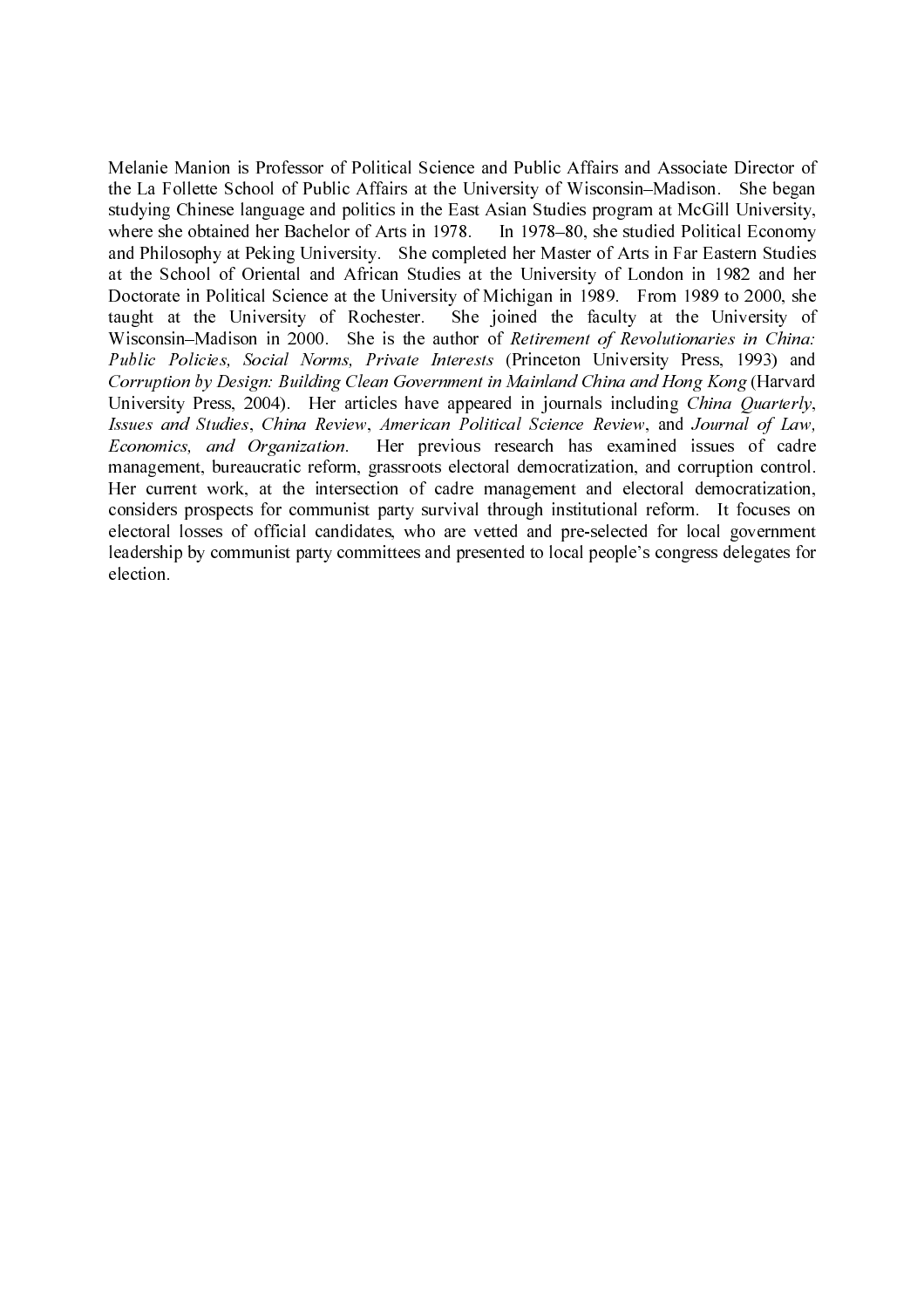# **DEMOCRACY, COMMUNITY, TRUST: THE IMPACT OF CHINESE VILLAGE ELECTIONS IN CONTEXT**

Melanie Manion

Professor of Political Science and Public Affairs Observatory Hill Office Building, 1225 Observatory Drive University of Wisconsin–Madison, Madison, Wisconsin 53706

Telephone: 608.262.6278 Fax: 608.265.3233 E-mail: manion@lafollette.wisc.edu

*Not for citation without the author's permission.*

This paper analyzes data from collaborative surveys conducted in four Chinese counties in 1990 and 1996. Chinese project participants include survey researchers from the Research Center on Contemporary China at Peking University and the State Commission for Reform of the Economic System. American project participants include political scientists at the University of Michigan, the University of California at Santa Barbara, and the University of Wisconsin–Madison. We gratefully acknowledge support for various parts of the project from the Luce Foundation, the National Science Foundation, the University of Michigan, the Smith Richardson Foundation, and the Chinese State Education Commission. The 1990 mass survey data have been deposited at the Inter-University Consortium for Political and Social Research at the University of Michigan.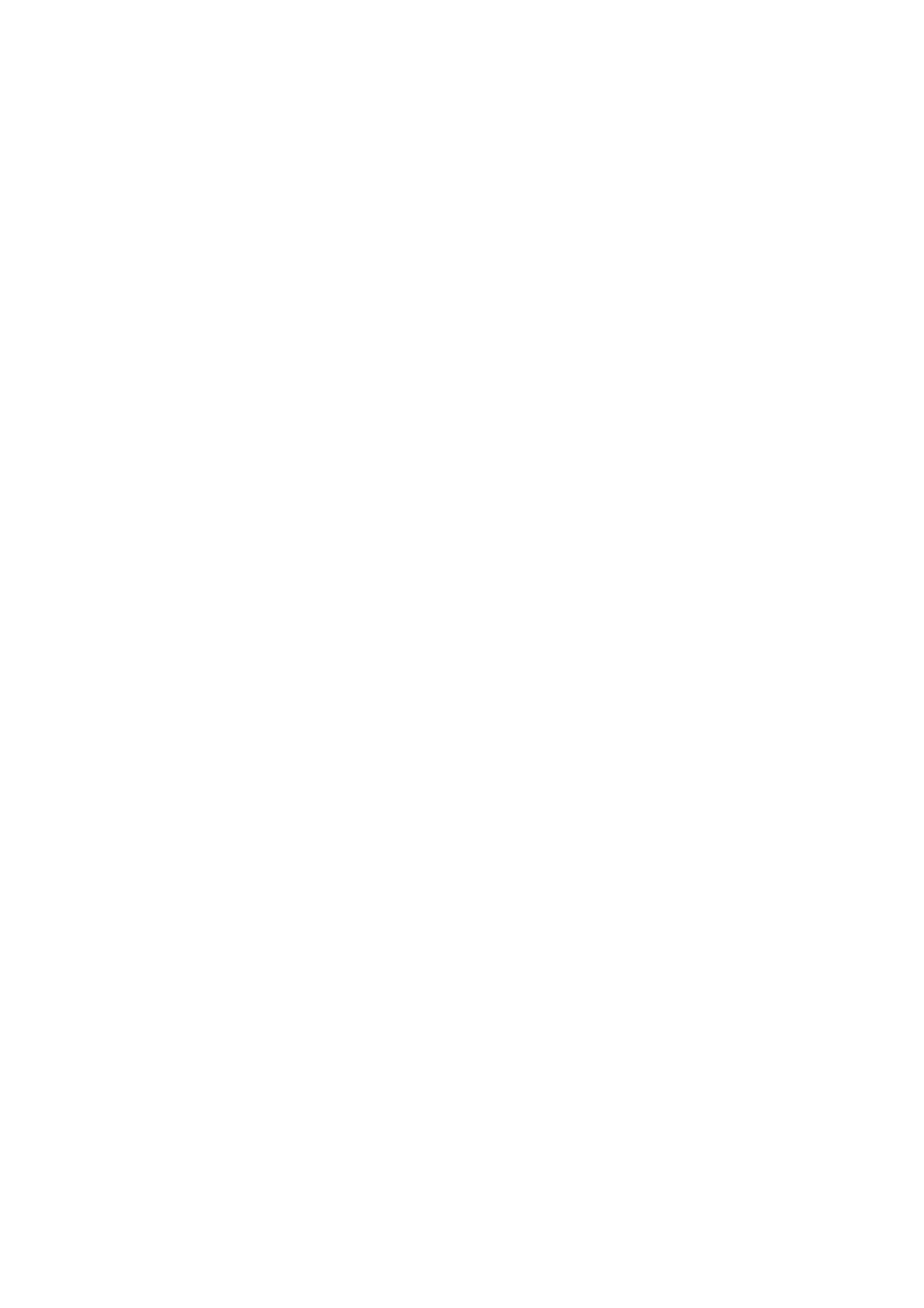# **DEMOCRACY, COMMUNITY, TRUST: THE IMPACT OF CHINESE VILLAGE ELECTIONS IN CONTEXT**

A few years before the cascade of revolutions that toppled most communist one-party states, inaugurating the newest wave of liberal democracy, Chinese leaders adopted a modest program of electoral democracy to strengthen communist party rule. The provisional law passed by the Chinese legislature in November 1987 was restricted in scope to the countryside, but was nonetheless of historic significance: it established popularly elected village committees as autonomous bodies of self-government, empowering ordinary Chinese villagers to choose and monitor their own leaders, communist or not. The law was designed to build public confidence at the rural grassroots in the wake of decollectivization and the atrophy of organizations, leadership, and the elite-mass relationship (White 1992; Wang 1997; Thurston 1998; Li and O'Brien 1999). Senior leaders and middle-ranking bureaucrats in Beijing pointed to widespread tensions and sporadic violence in the countryside and argued that elections could transform the situation, by imposing accountability and replacing coercive and corrupt "local emperors" with trusted, responsive, capable leaders (O'Brien 1994; Wang 1997; Li and O'Brien 1999; Shi 1999a; O'Brien and Li 2000). Not surprisingly, many local leaders disagreed with the proposed solution, if not the appraisal of the situation. They used a variety of means to exploit vagueness in the controversial 1987 law—limiting participation, transparency, and choice (O'Brien 1994; Kelliher 1997; O'Brien and Li 2000). The Ministry of Civil Affairs (MCA), charged with implementing the law, worked to promote electoral contestation, secret ballots, voting booths, and citizen participation in the processes by which candidates emerge. Progress in implementation was highly uneven across provinces, counties, townships, and villages (Thurston 1998; Wang 1998; O'Brien and Li 2000). In November 1998, the Chinese legislature passed a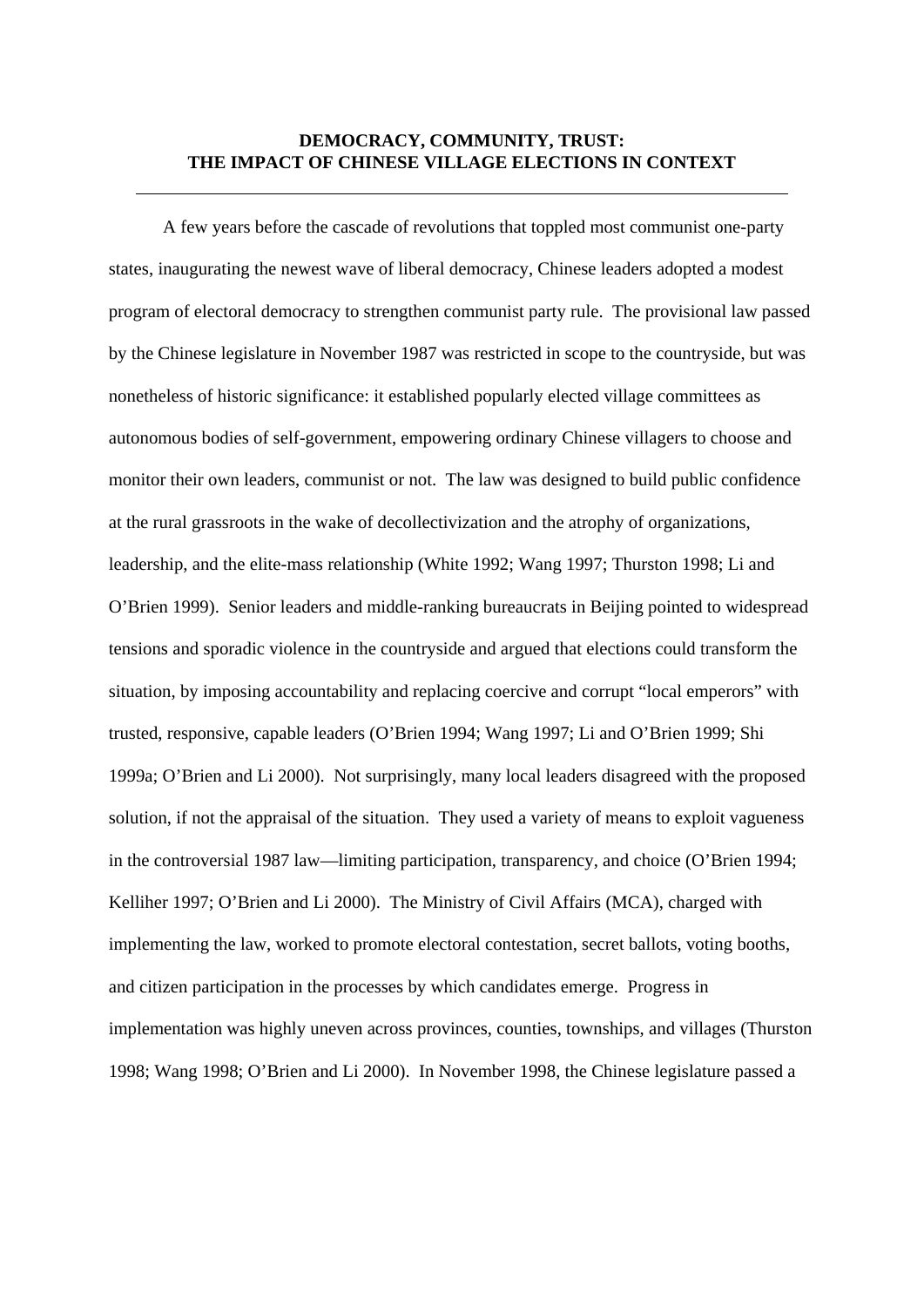revised version of the law, no longer provisional, containing the measures of electoral democracy advanced by the MCA. Today, after more than a decade of experience, with four rounds of village elections completed in many provinces, a substantial empirical record has accumulated, enabling systematic study of the effect of these institutional changes. This article investigates the impact of grassroots electoral democracy on a basic element of the elite-mass relationship: beliefs of ordinary citizens that their leaders are trustworthy.

The data analyzed here are from two surveys of randomly sampled villagers in the same 57 villages in 1990 and 1996, merged with a set of separately collected data detailing features of elections in these villages over the same period of time (see Appendix 1). The analyses take advantage of uneven progress in grassroots democratization and ask how variation in democratic electoral quality across villages is associated with variation in changed views about the probity (or venality) of local leaders. Not least of all, the analyses also take account of informal institutions that make up the community context in which village elections were introduced—in particular, variation across villages in democratic culture and the role of lineage relationships.

In most previous studies, Chinese grassroots democratization features mainly as a dependent variable and only secondarily (if at all) as an explanatory variable. Fieldwork suggests that successful democratization may be largely explained by bureaucratic attention (O'Brien 1994; Wang 1997), provincial leadership (Pastor and Tan 2000), and village wealth based on a large collective economy (O'Brien 1994; Wang 1997). An analysis of nationwide survey data concludes that the effect of wealth on electoral contestation is curvilinear: it increases the likelihood that villages will hold contested elections, but the impact diminishes as wealth increases (Shi 1999b). As to the effects of grassroots democratization, fieldwork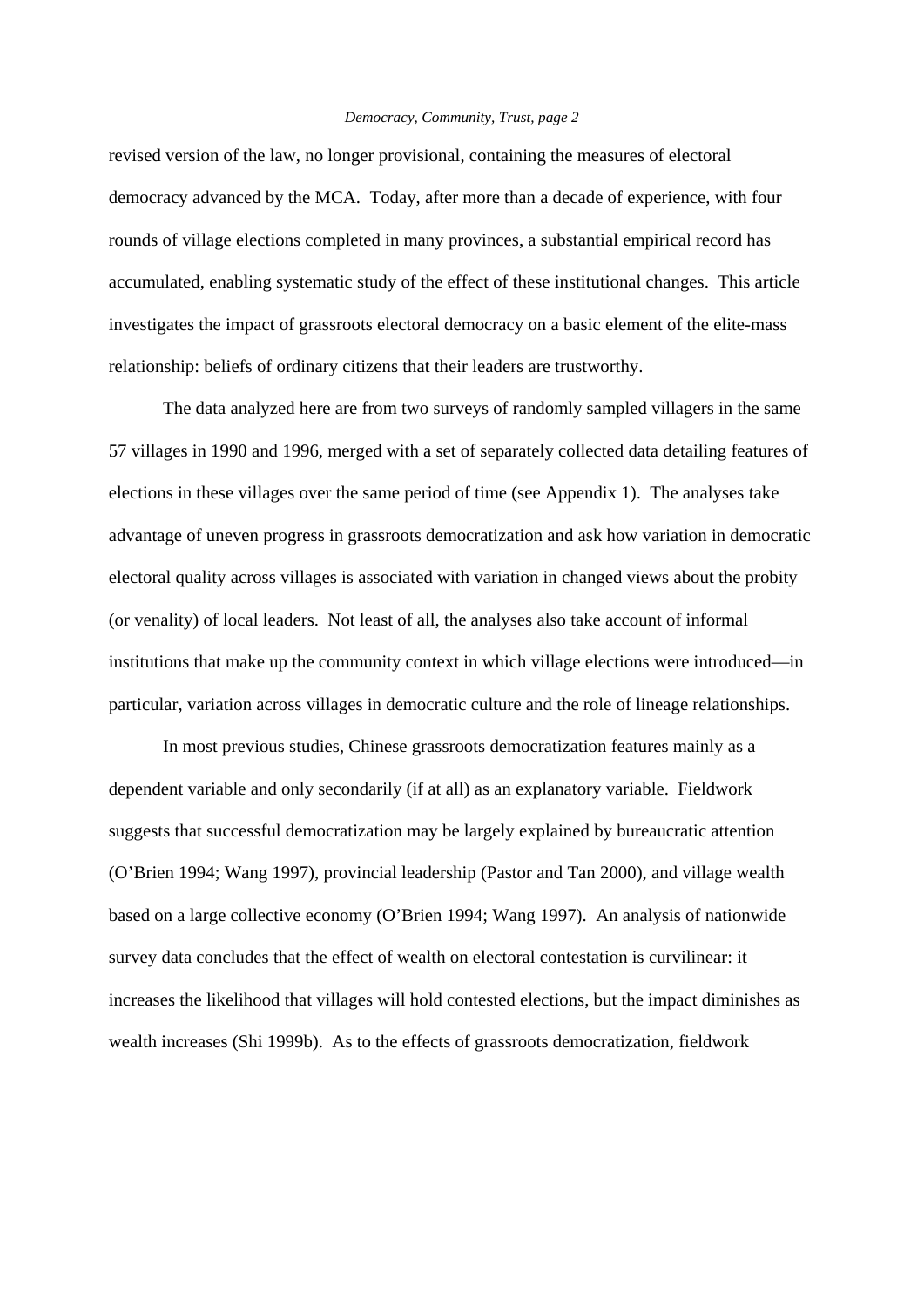suggests that electoral contestation may have improved governance and given villagers a sense of increased voice in local politics, but it may have intensified lineage conflict too (O'Brien 1994; White 1998; Li and O'Brien 1999). The law itself appears to have changed political discourse for villagers, providing them with a legitimate resource they employ in appeals to authorities at higher levels (Li and O'Brien 1996; O'Brien 1996). It has also prompted, in some localities, a greater role for ordinary villagers in supervising and subjecting to votes of confidence village communist party secretaries (Lawrence 1994; Li 1999). Systematic evidence of effects is scarce, however. In analyses of survey data, Manion (1996) finds a positive relationship between electoral contestation and congruence in views between villagers and their leaders, and Li (2002) finds a positive relationship between democratic electoral quality and trust in village leaders, reflected in a greater likelihood of villagers to appeal to their leaders to represent them against predatory exactions by higher authorities.

This article contributes to a growing literature on democratization in the Chinese countryside and, more generally, to an evaluation of ongoing political institutional change in China. In the broadest sense, the analyses here also add to our knowledge about the effects of new electoral democracy and the relationship between formal electoral institutions and informal networks. The evidence suggests that democratic quality of elections has a significant impact on trust in leaders: beliefs that leaders are "clean," not corrupt, seem to have grown more in villages where elections feature more contestation and where voting methods are more inclusive. At the same time, informal community influences, especially lineage relationships of harmony or conflict, are also important influences. This latter finding cautions against naive determinism when considering the possibilities or time frame for change induced by formal institutions alone.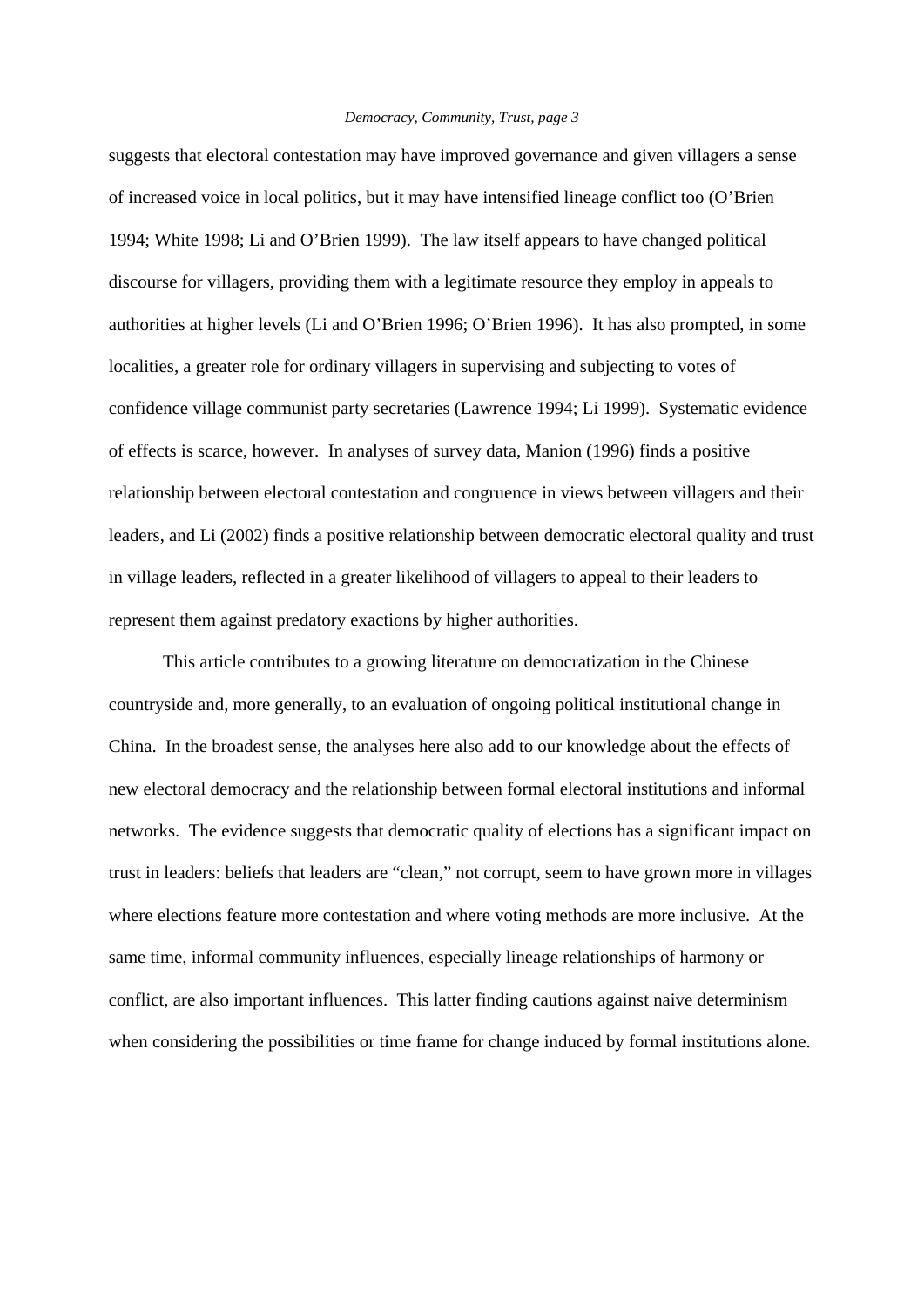#### **Corruption and Trust**

Taking advantage of a new abundance of subjective corruption measures, such as those compiled by Transparency International, many quantitative analyses treat perceived corruption as a rough proxy for actual abuses by officials of the public trust.<sup>1</sup> Certainly, where trust in officials is low, a likely reason is indeed low trustworthiness (Hardin 1999). Yet, the illegality of corruption and the obvious biases against reporting it, compared to many other crimes, pose an information problem—described by Myrdal (1968) more than three decades ago as a "folklore of corruption" and by Miller, Grodeland, and Koshechkina (2001) recently as a "culture of corruption." Shared beliefs about the ubiquity of corrupt practices may be highly exaggerated, but can nonetheless persist in a community and themselves influence how ordinary citizens act in encounters with officials (Manion 2004).<sup>2</sup>

Mindful of this often serious incongruity of beliefs and actual practices but without rejecting the possibility that perceptions may reflect practices reasonably well, this article treats beliefs about the probity (or venality) of leaders as intrinsically important. That is, popular views about local corruption may quite imperfectly reflect local practices, but they surely reflect well the quality of elite-mass relationships. They reflect the breadth of trust within the community that leaders are working in the legitimate collective interest, not their own illicit private interest.

By all accounts, corruption exploded in mainland China in the early 1980s. Chinese leaders acknowledge corruption has become more serious than at any time since the communists won power in 1949 and, probably correctly, view it as the greatest threat to communist party rule today. Despite more than two decades of anticorruption reform, corruption in China has grown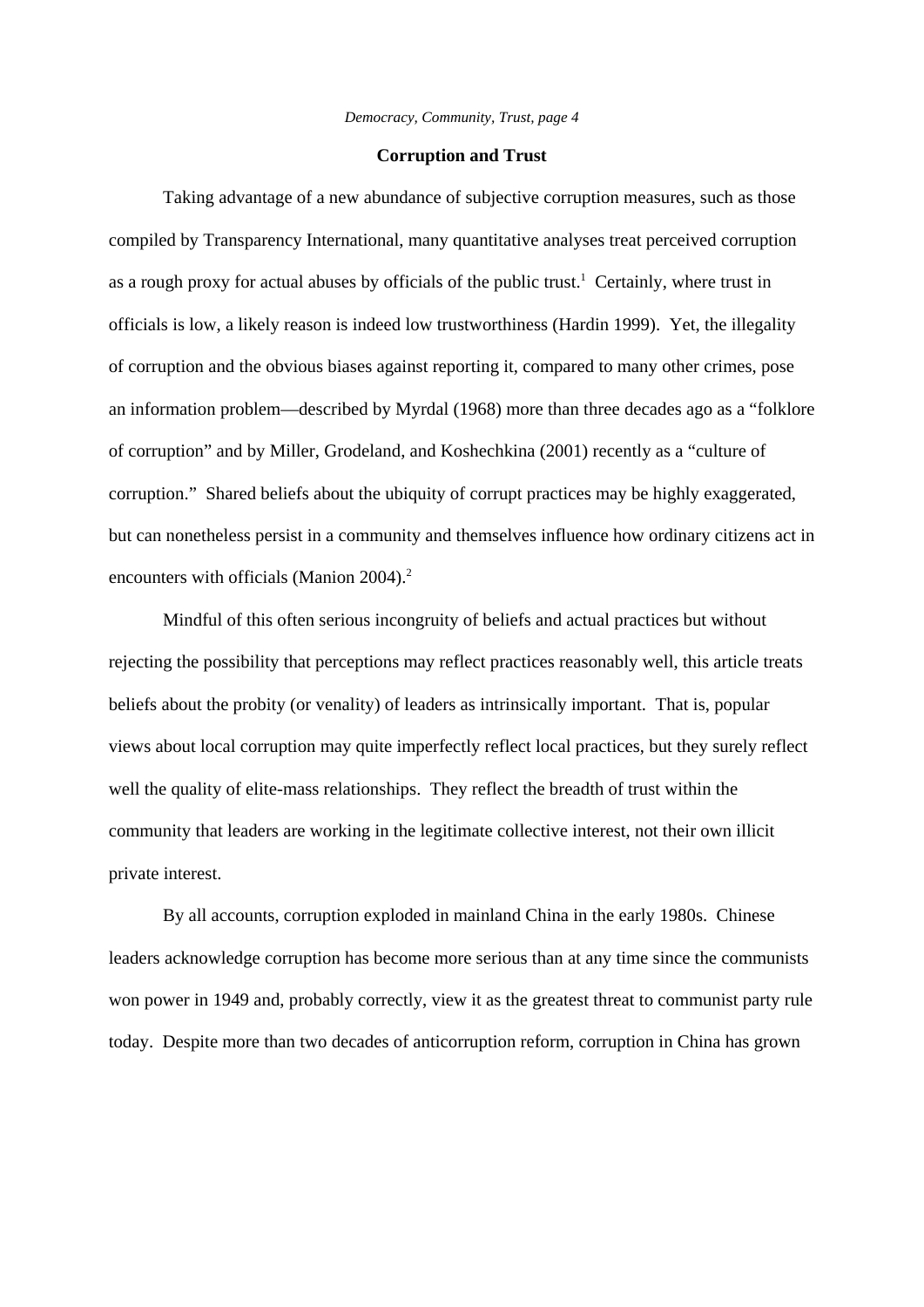more or less unabated (see Liu 1983; Ostergaard 1986; Zafanolli 1988; Gong 1994; Manion 2004). It is widespread, extending to practically every sort of official activity in every sector. It is also a highly volatile issue in Chinese society: it was perhaps the major issue in the 1989 protests in Beijing and other cities (Manion 1990; Ostergaard and Petersen 1991; Sun 1991; Mason 1994). Increasing income inequality has exacerbated its volatility, because of a perception that the wealthy have attained their status corruptly.<sup>3</sup> Since the mid-1980s, corruption has ranked at or near the top of every public opinion poll as the most urgent problem confronting the country. The national legislature, which rarely dissents in its votes, reflected popular dissatisfaction by presenting the chief procurator with the lowest rates of approval on record for his reports on the anticorruption effort in 1997 and 1998. In 1998, the report barely passed (Rowan 2001).

In the Chinese countryside, corruption mainly takes the form of predatory exactions—excessive compulsory and irregular non-tax charges exacted from peasants by local authorities in the wake of decollectivization in the 1980s. In 1985, the central authorities set overall limits on non-tax charges: combined, they were not to exceed 5 percent of the township average per capita income in the preceding year. In fact, exactions have grown well beyond this limit, mainly through the "three arbitrary practices," imposing a variety of arbitrary fees, fines, and apportionments.<sup>4</sup> Everywhere, the exactions are highly regressive (Lu 1997; Bernstein and Lu 2000, 2003).

Predatory exactions are especially common in central and western China, where rural industry has grown more slowly than in other areas, and local governments rely mainly on agriculture for administrative support and to carry out developmental projects imposed by higher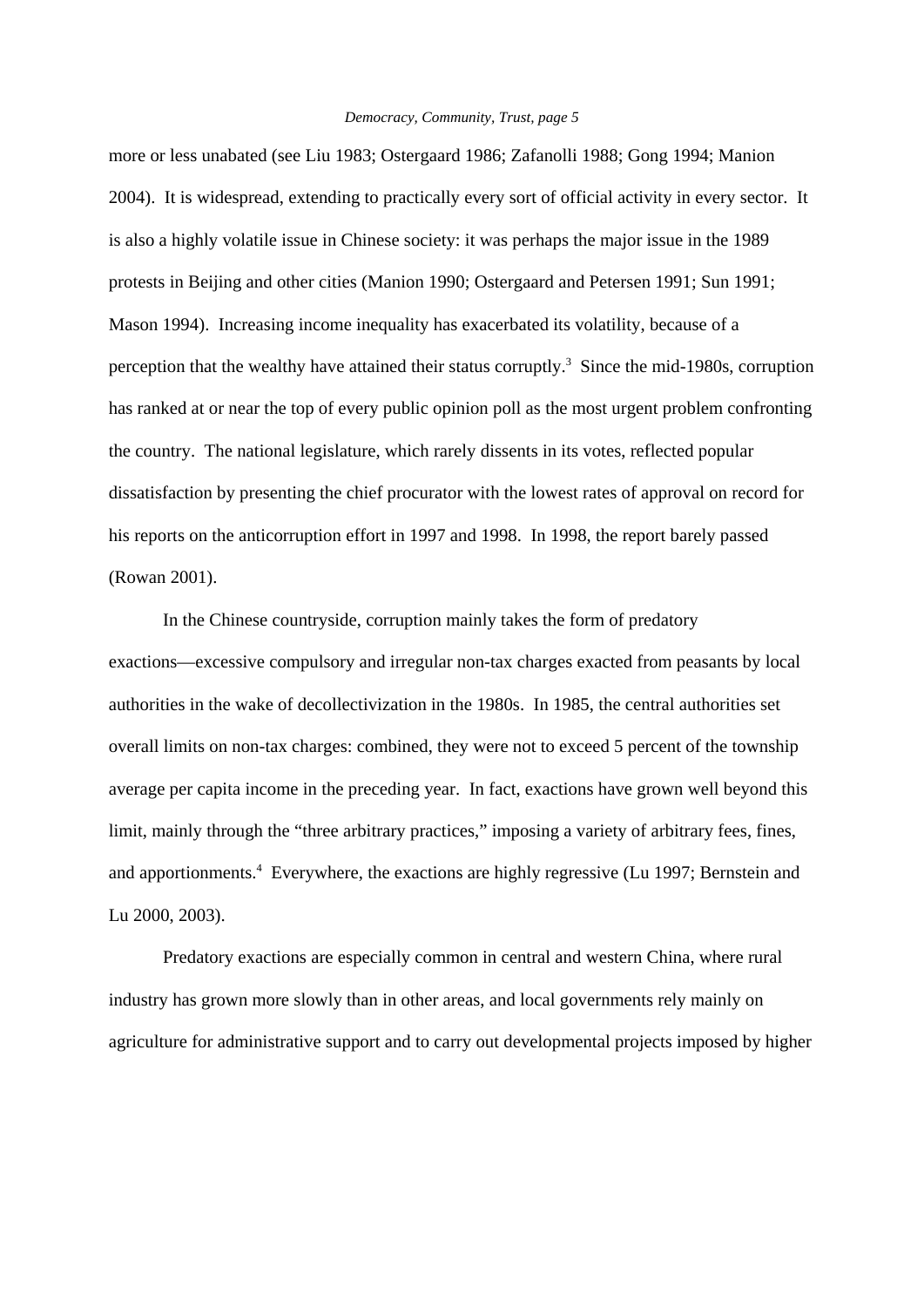levels. The root causes of many such exactions are decreases in local government revenues and increases in local government responsibilities in the fiscal decentralization of the 1980s and 1990s. Relative to total local government expenditures, the revenue yielded by predatory exactions is not all that large but it amounts to a huge proportion of local administrative expenditure—about 80 percent in 1995, for example (Wedeman 2000). Revenues exacted are spent on bonuses, housing, offices, and banqueting, in short, collective consumption by local authorities (Lu 2000; Wedeman 2000).

Bernstein and Lu (2000, 2003) argue that peasants have clear ideas about which sorts of exactions are legitimate and which are not: arbitrary fines, fees, and apportionments inspire particular resentment. They cite a Central Committee document on rural instability that points to more than 6,000 instances of rural unrest in 1993, many extending across several townships. In many such instances, the public security forces, armed police, or local army units suffered casualties, including deaths, as they worked to restore order. Similar outbreaks of rural unrest occurred in the mid-1990s and after, all with the same dominant complaint: predatory exactions.

# **Electoral Democracy**

Studies appearing in recent years find a fairly consistent empirical association of democracy with less perceived corruption—although scholars disagree on the strength of the relationship and whether or not long experience of democracy is required for any significant impact (Goldsmith 1999; Treisman 2000; Sandholtz and Koetzel 2000; Knack and Azfar 2001).<sup>5</sup> Theoretically, for a number of reasons, electoral democracy can be expected to enhance collective beliefs, accurate or not, that leaders are generally "clean," not corrupt.

First, by design at least, electoral democracy promotes probity of elected leaders.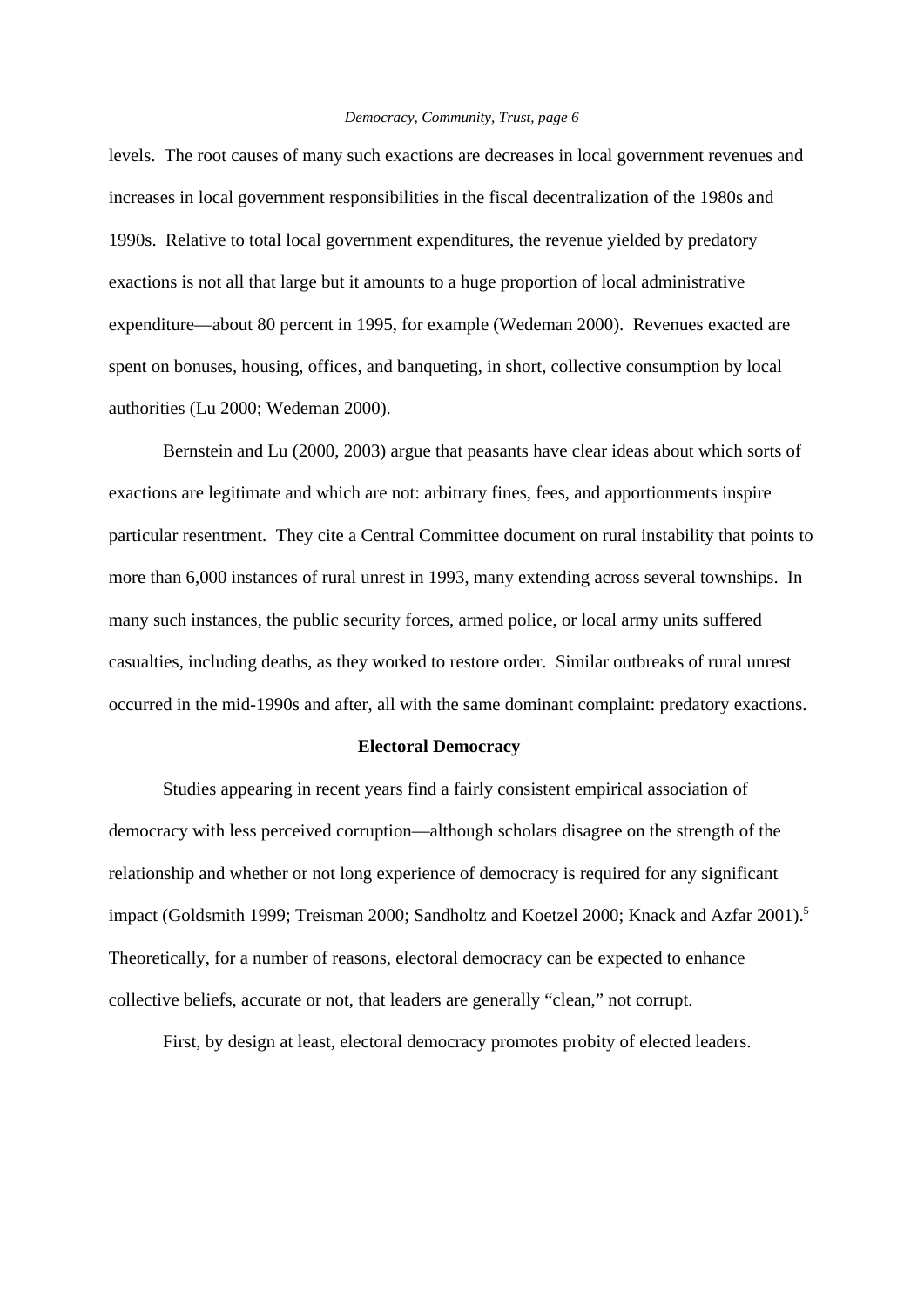Democratic elections align interests of officials with interests of voters through two mechanisms: choice and monitoring. Electoral choice means voters can choose officials they believe are less likely to abuse public office. The prospect of reelection also affects the conduct of elected officials; in this way, elections act through the monitoring mechanism. In rural China, where villages average about 1200 residents, electoral choice can be based on personal knowledge, accumulated over decades and updated continuously. Compared to elections in contexts of larger scale, where gathering information requires more resources, village elections have the potential to check improper conduct more effectively.<sup>6</sup> An institutional design that subjects officials to voter choice and rejection at regular intervals can be expected to constrain leaders—who are chosen through a process in which ordinary villagers have a voice—to act in the collective rather than their own private interest. In fact, the evidence does suggest a relationship between actual official probity and democratic quality of village elections.<sup>7</sup> The main point here, however, is not that electoral democracy always or necessarily constrains venal officials, but that ordinary citizens can expect it generally to have this constraining effect, especially in the small village context and by comparison with the decades-old system of appointments from above.

Second, to the extent that electoral quality covaries with other qualities of governance, we can expect to see an association with popular beliefs that reflects this. That is, democratic electoral quality may be a proxy for a bundle of institutional features that promote beliefs about trustworthiness of local officials. The empirical association of democracy with perceived clean government across countries, noted above, has much to do with attendant non-electoral mechanisms (press freedoms and rule of law, for example) that enhance transparency and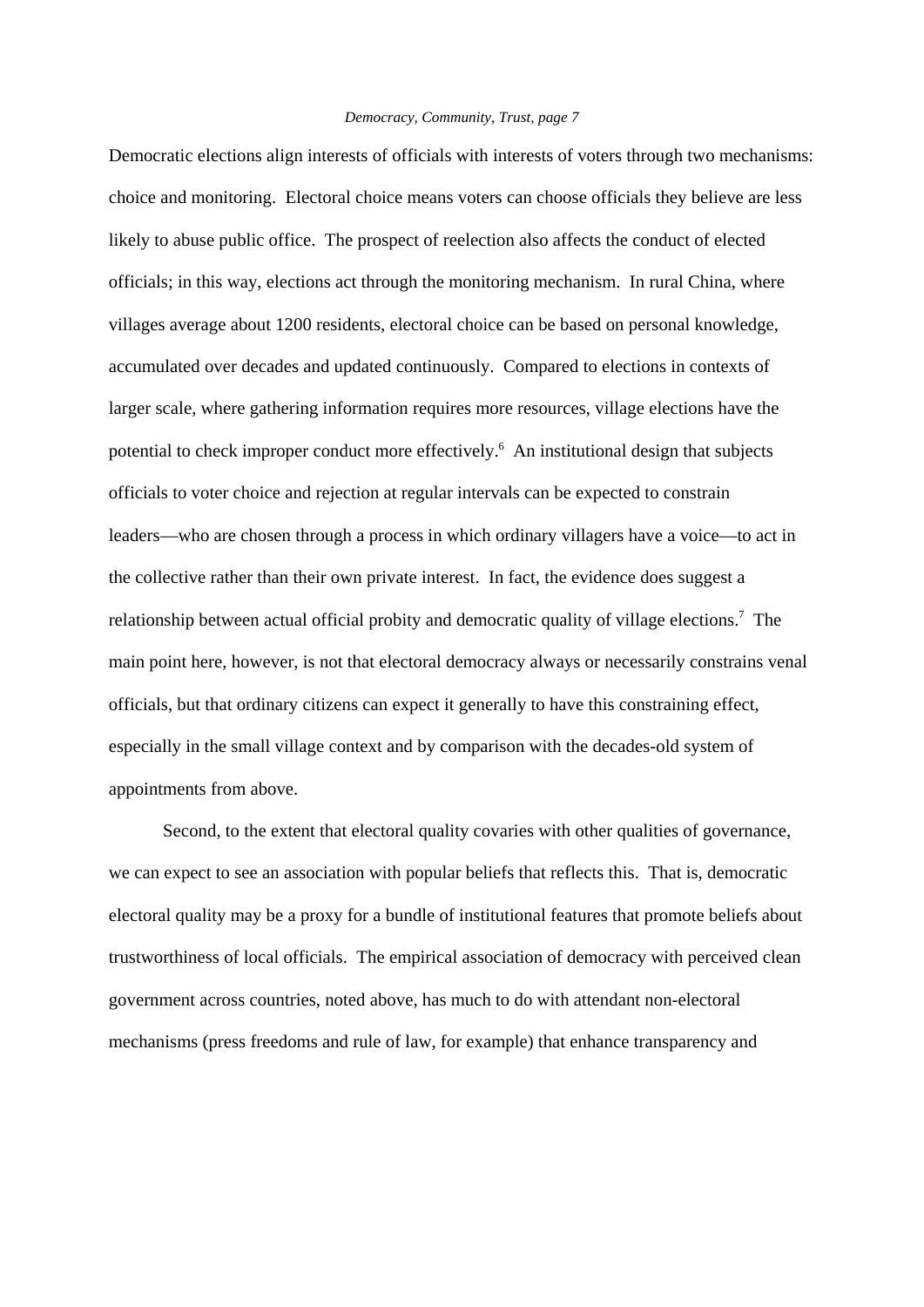accountability. In rural China, elections are only one element of grassroots democratization; increased financial transparency and villager participation in decision making are others. Village electoral quality may be associated with beliefs in the probity of local officials because elections are of a piece with other institutional features that also promote such beliefs.<sup>8</sup>

#### **Community Context**

Formal institutions are never the whole story, of course. The introduction of electoral democracy in rural China, as in the liberal democracies that replaced communist rule, has taken place in particular contexts that themselves have different implications for how ordinary citizens perceive their leaders. These contexts are defined by existing patterns of vertical and horizontal linkages. Here, I consider two features of community context that can be expected to affect the quality of elite-mass relationships: lineage structure and democratic culture.

Responding to Putnam's (1993) work linking social trust and democratic vitality, Levi (1996) cautions that social networks are a source of both trust and distrust: they promote trust of those inside the network and distrust of those outside it. Warren (1999) extends this argument into the political sphere, noting that competitive electoral campaigns manufacture particularized trust by cultivating the distrust of other communities of interest. Chinese village elections do not feature campaigns as such, but these issues are relevant to the effect of informal institutions, such as lineage relationships that confer social identity, on popular beliefs about local corruption. Chinese sociologist Xiao (2001a: 87) concludes, on the basis of fieldwork in the late 1990s, that village elections are a powerful catalyst for clan activity: "Elections increase [both] clan trust and clan suspicions; they temporarily moderate conflict within clans and intensify conflict between clans."<sup>9</sup> Xiao and his collaborators find clan influence in elections reflected in a higher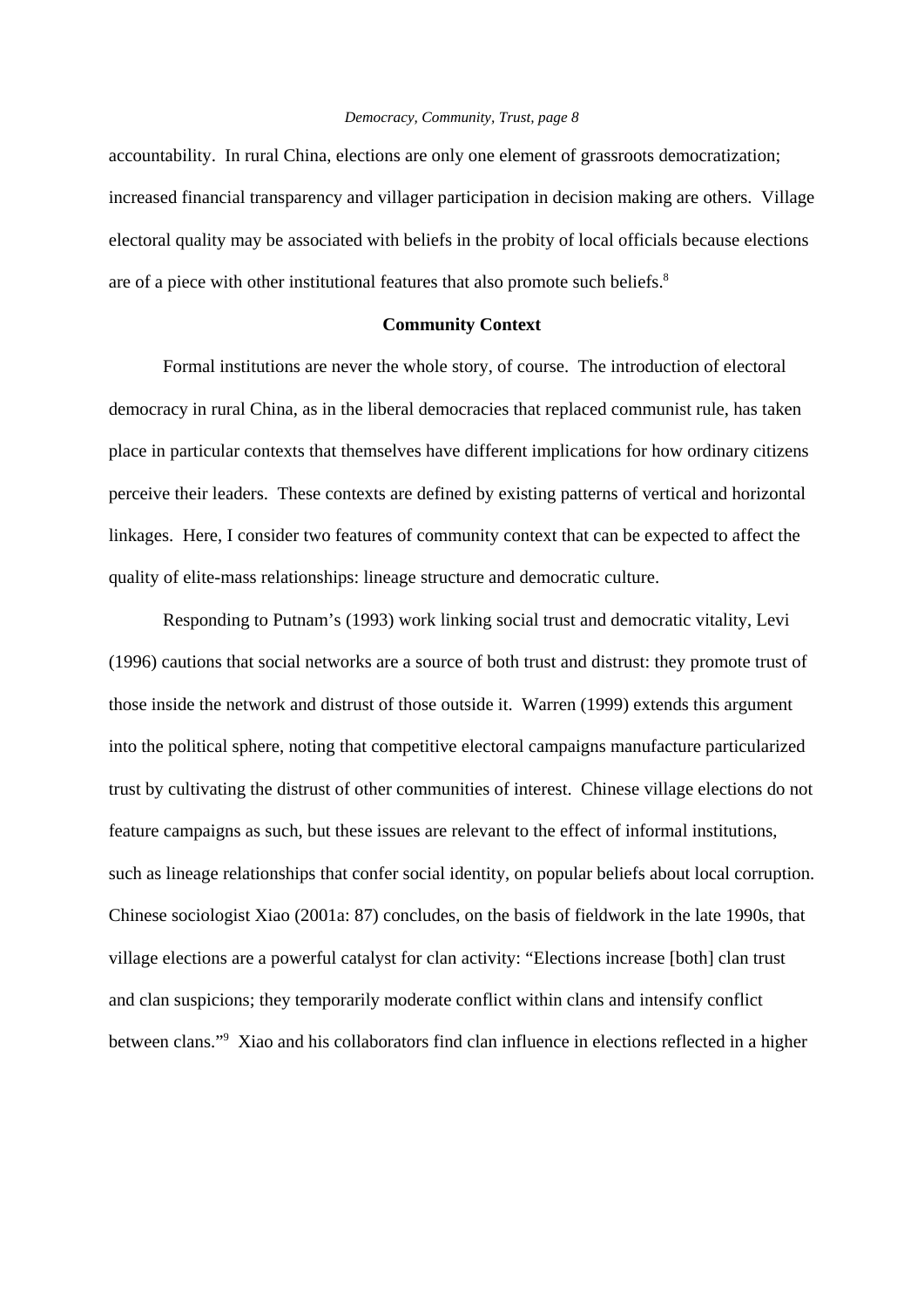likelihood of winning leadership positions for candidates from big clans, the use by candidates of clan affiliation as a credential to win votes, and the practice by a majority of villagers of voting for their own clan.

The notion that the mere introduction of village elections unleashes clan conflict and formalizes the structure of clan influence was argued by Chinese opponents of grassroots democratization in the 1980s (see Kelliher 1997; Wang 1997). Critics warned of the potential for extreme strife in villages where evenly matched lineages compete for power. As this warning suggests, the implications of clan influence for elite-mass linkages depend in large part on clan structure. For example, in case studies of four villages in southern China, Tsai (2002) finds relations between villagers and village officials in multiple-surname villages are characterized by conflict and distrust. In single-surname villages, however, dense community networks allow villagers to sanction officials, who are sensitive to wide social disapproval and, therefore, rarely act so as to incur actual sanctions. Similarly, Kennedy (2002: 479), investigating villager satisfaction with the electoral process, finds "the interests of the lineage organization and the village as a whole are linked" in single-surname villages and that the situation breeding greatest dissatisfaction is one in which villages have two or three large clans.

In sum, theoretical reasons and empirical evidence suggest lineage relationships matter. If, as Xiao and others have argued, elections stimulate clan salience and activity, then social distrust among villagers of different lineages may increase and, among villagers, distrust of leaders from different lineages may increase—reflected in perceptions that leaders are corrupt. This is to be expected most where elections feature a few clans vying for village rule. In singlesurname villages or villages with a highly fragmented clan structure, however, we do not expect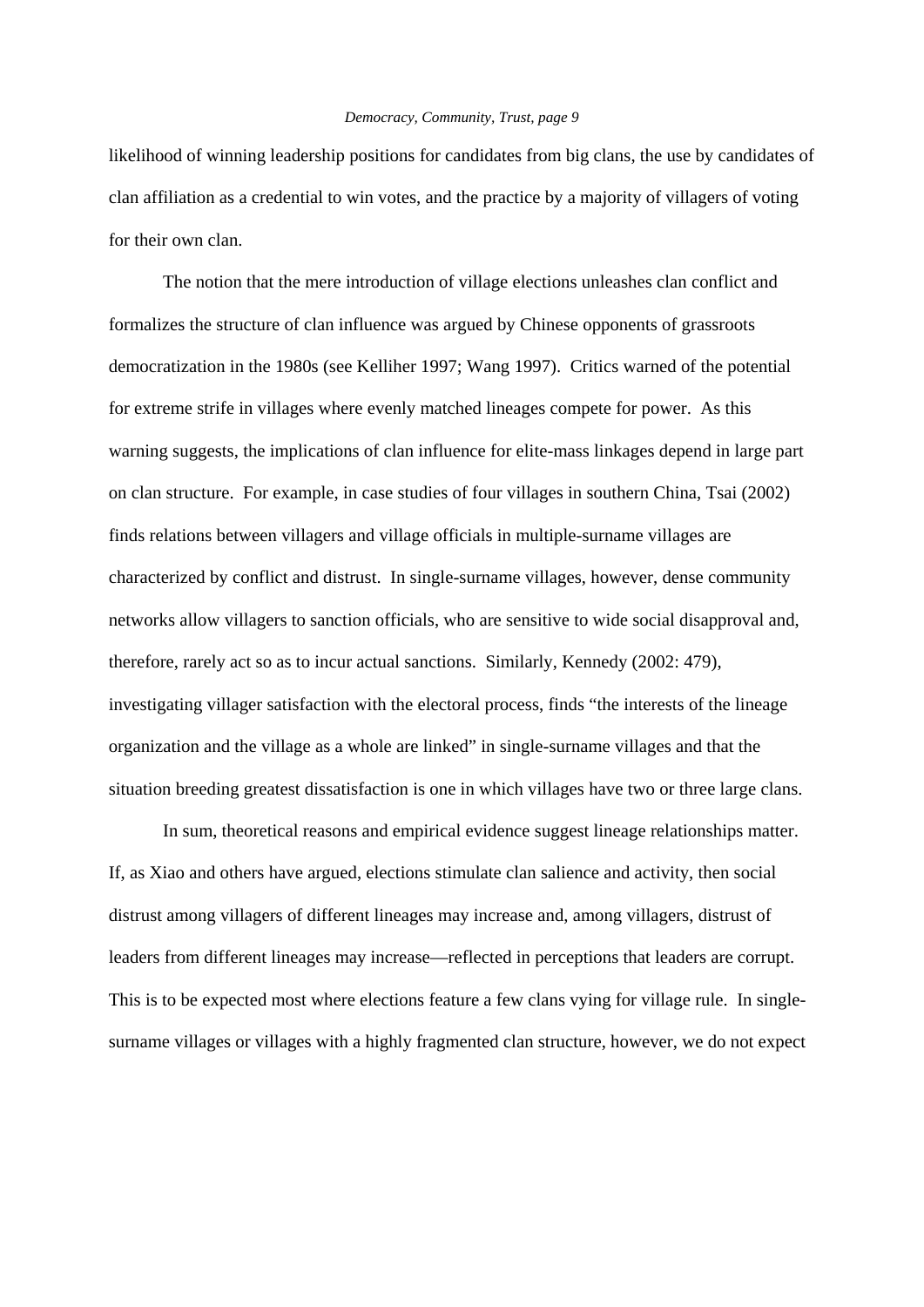to observe this sort of increased distrust.

Democratic culture is a contextual influence of a different sort. Here, it is important to take into account the extent to which electoral democracy may not matter very much if it merely puts a formal institutional face on already existing local norms and practices. In a statistical sense, this implies controlling for different points of departure in democratic culture. Obviously, in the broadest sense, Chinese tradition does not supply the roots of any identifiable democratic culture.10 However, to varying degrees, ordinary Chinese have participated in actions that monitor elite conduct, especially (but not only) in the past two decades. Individual-level correlates of these actions in both urban and rural contexts have been clarified in a number of fairly recent studies (see Jennings 1997; Shi 1997, 2000; Zhong, Chen, and Scheb 1998). Of interest here, however, is local variation in democratic culture across villages that differ little from one another in the distribution of gender, age, education, and political resources.

## **Dependent Variable: Change in Trust in Local Leaders**

The discussion above argues that electoral democracy can be expected to have an impact on beliefs about the prevalence of corruption, promoting views that leaders are trustworthy. At the same time, community context also matters. The discussion frames the following specific research question for the analyses below: how and how much is variation across villages in electoral quality and clan structure, controlling for initial differences in democratic culture, associated with variation in changed views of ordinary villagers about the probity of their leaders?

Accordingly, the dependent variable in the analyses below is a measure of change in trust in leaders, based on 1990 and 1996 survey responses to questions about the prevalence of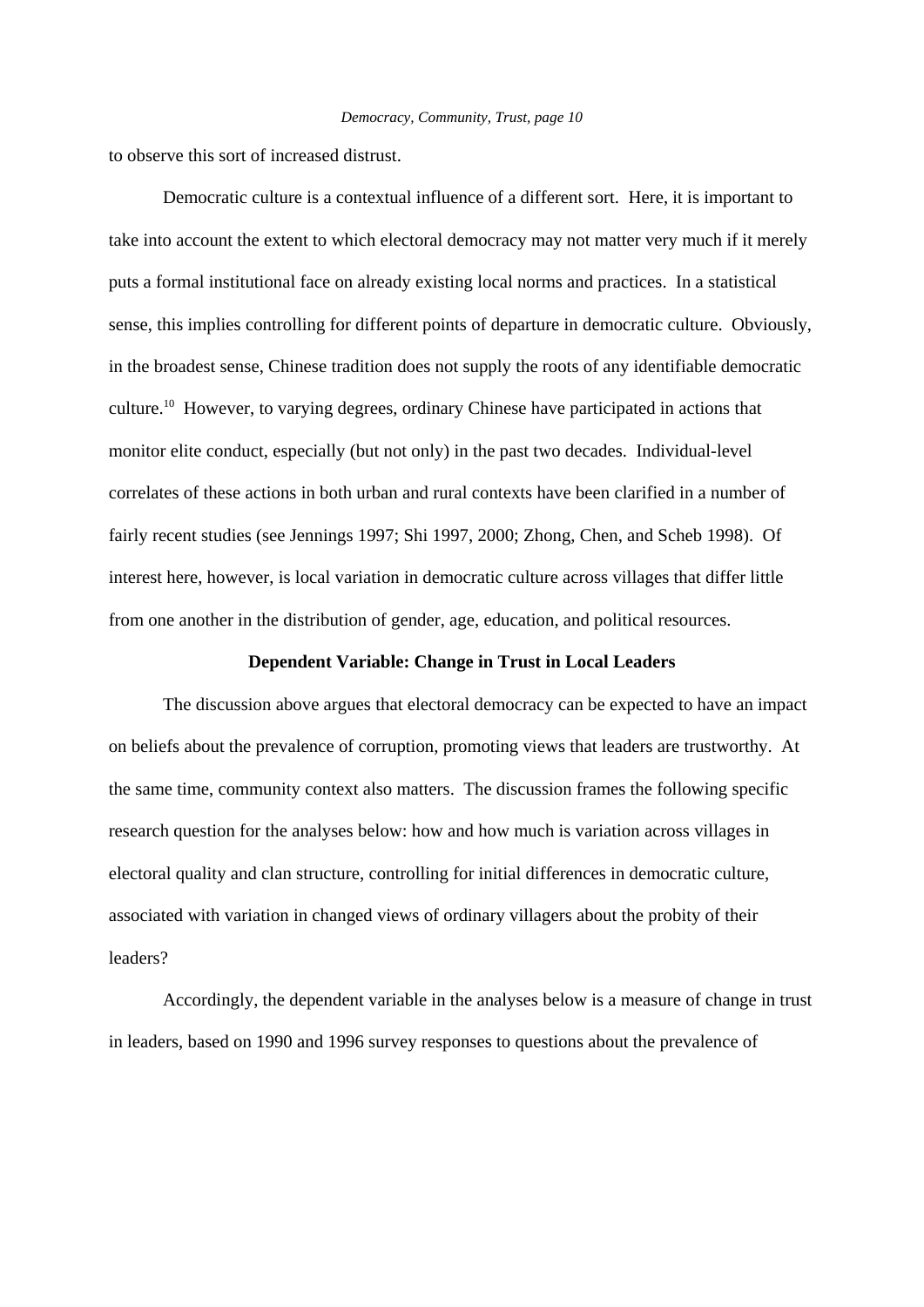corruption among local officials. Overall, responses suggest a change in the direction of broader trust,<sup>11</sup> but some part of the apparent increase in trust may be attributable to changed question wording.<sup>12</sup> Differences in question wording pose a problem for a descriptive measure of change, but not for the village-level inferential analyses below.<sup>13</sup> This is because systematic biases that can be reasonably presumed to arise from differences in wording across time can also be reasonably presumed to operate similarly across villages.14

The most straightforward dependent variable for the question of interest here is villagelevel change in proportions of respondents reporting most local officials are "clean," not corrupt. Unfortunately, as percentages are constrained between 0 and 100, this formulation is also incorrect. The correction here is a logarithmic transformation of the dependent variable to permit estimation of a linear model.<sup>15</sup> Results with the correction are essentially the same as those for the more easily interpretable dependent variable, however. For this reason, I focus discussion on estimation of effects on the latter (although I present both models). Positive numbers indicate a more widely held perception that most officials are "clean" in 1996, interpreted here as a change in the direction of broader trust.16

## **Explanatory Variables: Democratic Electoral Quality**

The measures of democratic quality of village elections used as independent variables in the analyses below here are village-level averages for all elections held in the 1990–96 period.<sup>17</sup> Basically, the measures are borrowed from Pastor and Tan (2000), who employ a normative and practical perspective developed from observing elections in a number of countries, including elections in the Chinese countryside. Democratic electoral quality is measured as openness of nomination and selection of candidates, degree of electoral contestation, and inclusiveness of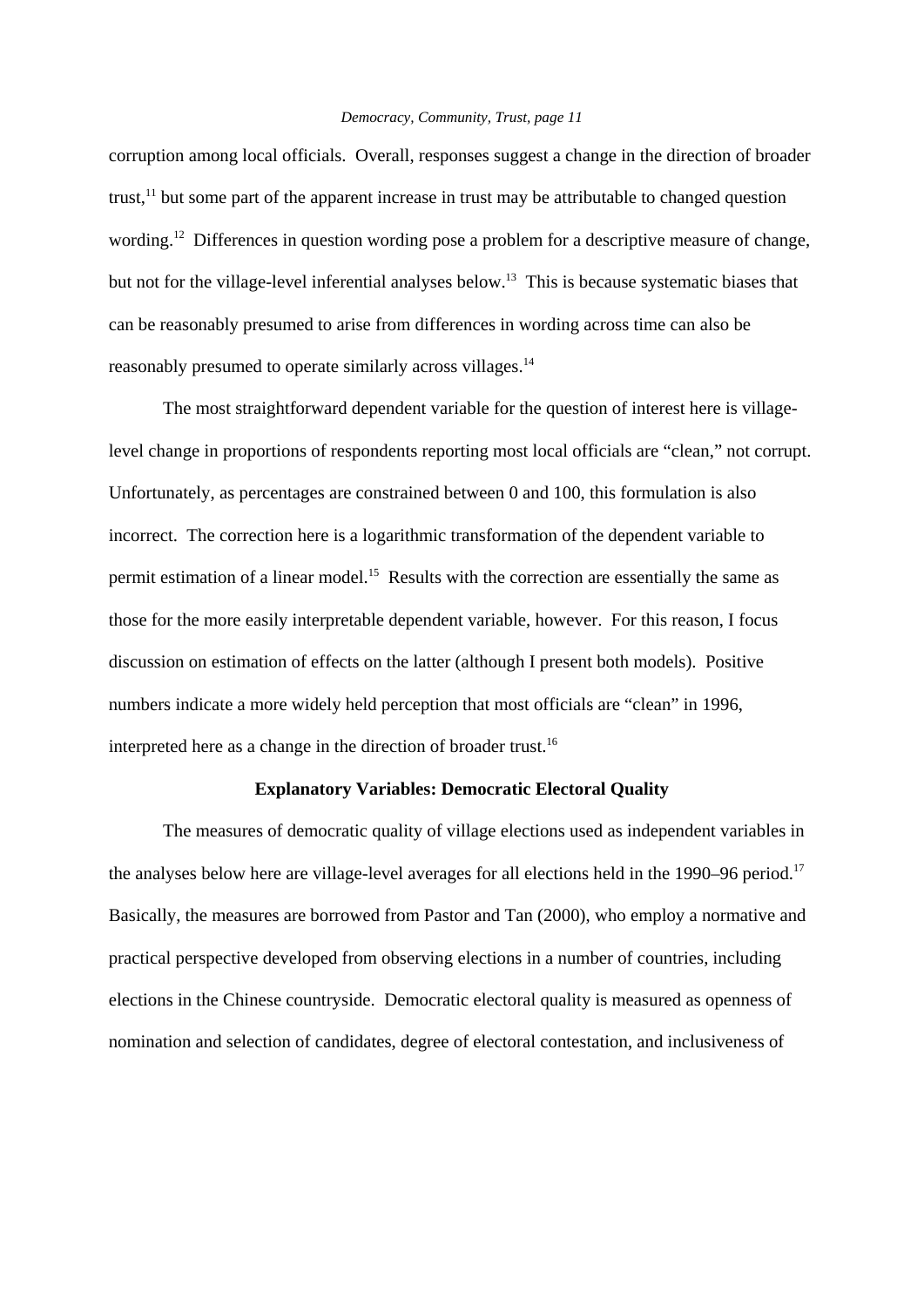voting procedures.<sup>18</sup>

# *Openness of Candidate Nomination and Selection*

Villages across China use a variety of methods to generate initial nominations of candidates for village committee positions (see Elklit 1997; Howell 1998; Pastor and Tan 2000; Kennedy 2002). Typically, nominations originate from more than one source. Processes in which ordinary Chinese participate include nominations by groups of individual voters, village "small groups," household representatives, and village representative assemblies.19 Processes in which ordinary Chinese are not involved include nominations by the village election leading small group, village communist party branch, and the township government. Certainly, the former processes can be manipulated by leaders. Whether such manipulation actually occurs or the extent to which it influences outcomes in a given election is very difficult to discover, at least for any large number of villages. Clearly, however, manipulated or not, these processes of nomination operate through the villagers and can be expected to affect views about the fairness of elections and election outcomes. In this sense, they differ fundamentally from the processes monopolized by leaders.

Not all candidates initially nominated are selected to appear on the ballot. The formal candidate list may be reduced through various processes, sometimes depending on how many initial candidates are nominated. If initial nominations yield no more candidates than positions, selection may nonetheless involve some form of candidate vetting. Again, these processes may or may not involve villager participation: successive elections that whittle down the number of candidates, sometimes from a great many candidates, are one method involving extensive villager participation.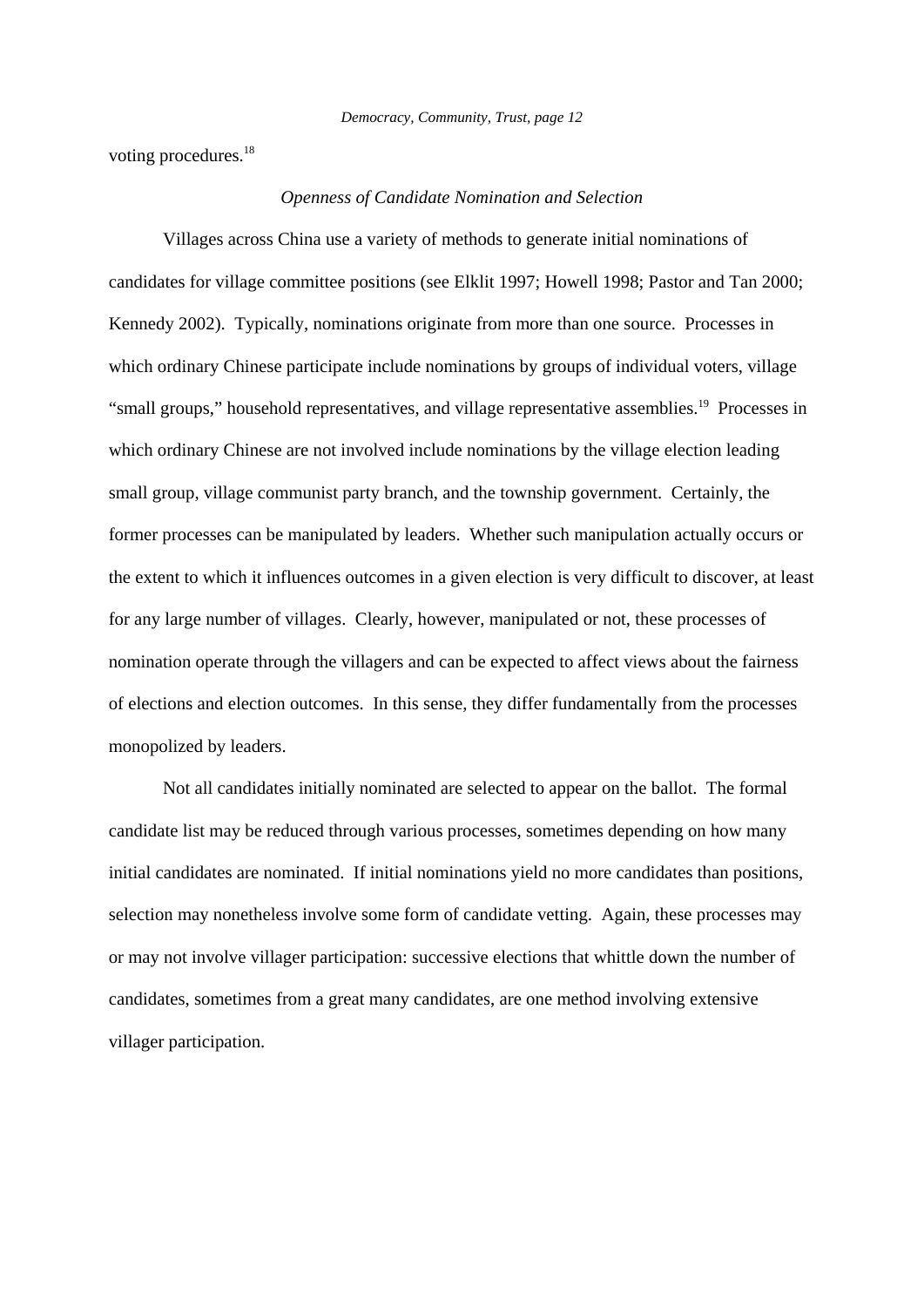For each election in 1990–96, nomination and selection are coded as three-level ordinal variables, with higher values indicating greater openness of the process to villagers.<sup>20</sup> The analyses below consider openness of nomination and selection independently,<sup>21</sup> with variables that average values for each across elections in each village.

## *Electoral Contestation*

A more obvious component of electoral choice is the degree of electoral contestation. Pastor and Tan (2000) posit as an ideal two candidates for each position, but many Chinese village elections (including most in our 57-village sample) do not meet this criterion. Despite efforts over the years by the MCA and its subordinate bureaus, a number of village elections offer no choice among candidates (although the 1998 law requires it). To be sure, even in elections without choice, villagers can reject candidates and produce a "failed election," as successful candidates must receive a majority of votes cast. Nonetheless, choice among candidates is unequivocally an important component of democratic electoral quality.

Electoral contestation in the analyses here is the mean of the ratio of candidates to positions on the village committee. Nearly one-third of villages in the sample consistently feature elections without choice. Electoral contestation often takes on a value of about 1.3, with one-third more candidates than positions.

# *Inclusiveness of Voting Procedures*

The 1998 law on village elections and village self-governance mandates direct individual voting by secret ballot in voting booths. In most villages, individual villagers do vote by marking ballots themselves, although not infrequently in public all-village meetings. Household representatives usually vote in place of others in the household who are working outside the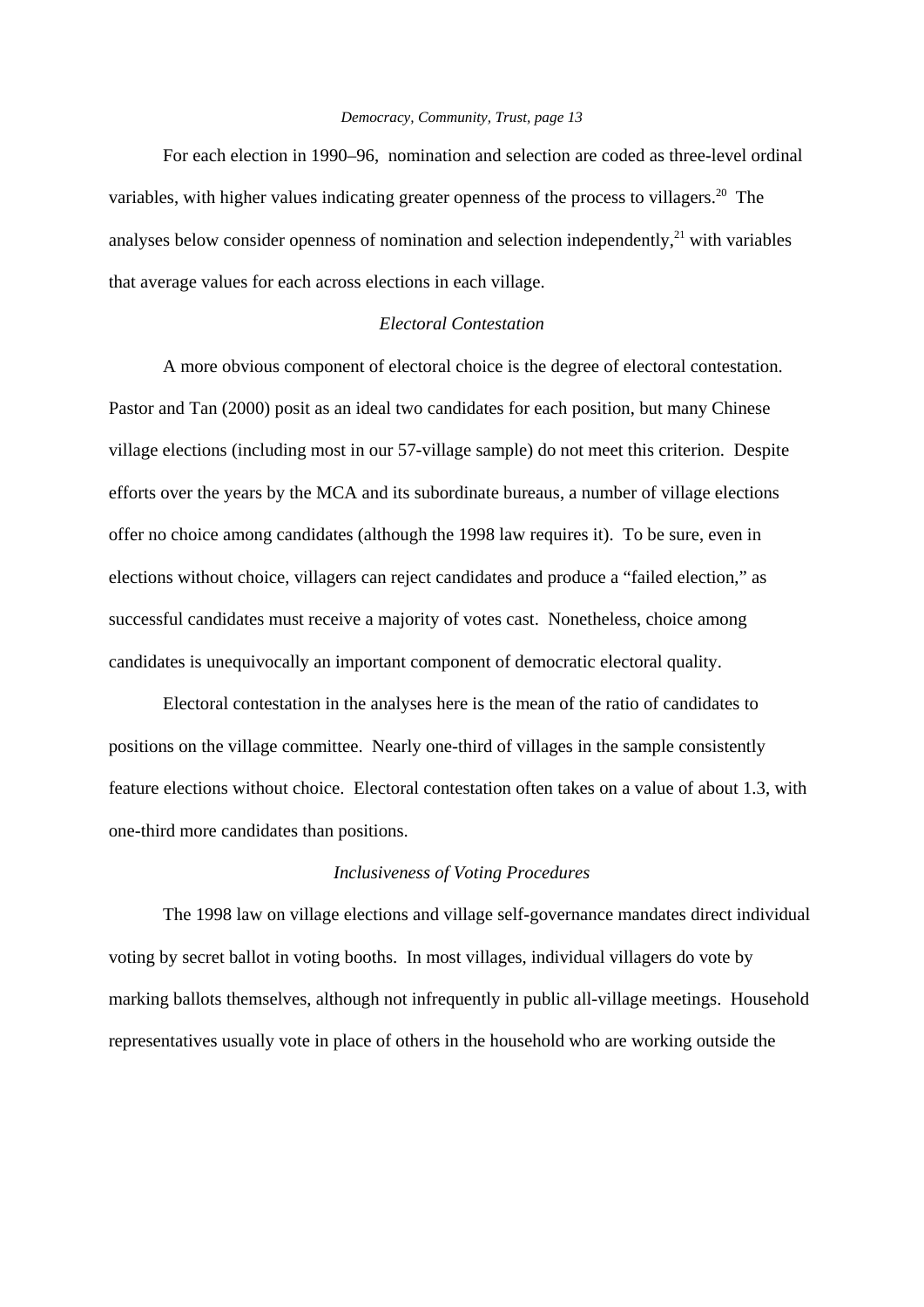village. In some villages, it is not uncommon for heads of households to vote by proxy for all household members. In other villages, the village representative assembly determines the final outcome of the village election. In our 57-village sample, data on voting procedures are incomplete,  $^{22}$  but among the 47 villages for which complete data exist, nearly all maintain stability in voting procedures.<sup>23</sup>

When considering voting procedures, what is of interest here is the breadth of participation of villagers as individual voters in elections. This is not necessarily reflected well in figures on voter turnout—probably because turnout is a key performance measure, for which local officials mobilize greatly even if they ignore other features of electoral quality. Fortunately, our 1996 survey asked respondents if they had ever voted in an election for the village committee. The proportion of respondents who report having voted is in fact highly correlated with inclusiveness of voting procedures in the villages for which data are available.<sup>24</sup> That reported voting reflects village-level features is quite clear. Overall, 56 percent of villagers in the sample report never having voted in a village election, but variation across villages is huge. In the top quarter of villages in the sample, more than 77 percent of villagers report having voted, but in the bottom quarter, less than 13 percent report having voted. As respondents are a random sample of the village population and variation across villages in individual-level characteristics is trivial, it is reasonable to suppose that village-level variation is related to village-level features.25

To avoid dropping observations due to missing data, the analyses here use village-level reported voting percentages as a proxy for inclusiveness of voting procedures. Certainly, reported voting reflects more than this. It reflects the salience of elections—related not only to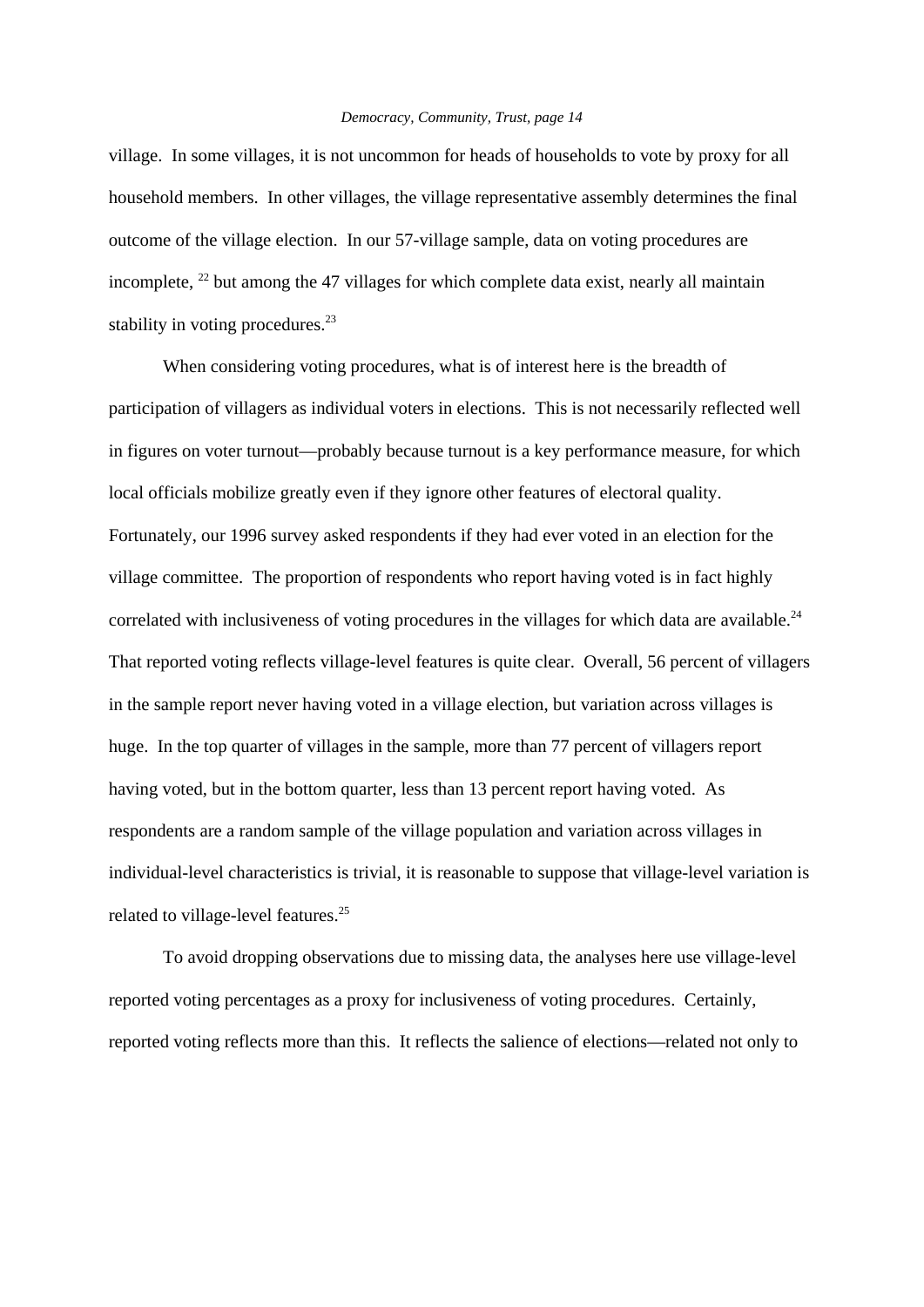voting procedures but also to the recentness of elections.<sup>26</sup> For this reason, months between the 1996 survey and most recent election is included in the analyses below as a control variable. That reported voting reflects the salience of elections beyond voting procedures and distance in time is, however, an important consideration. We can think of reported voting as capturing features of electoral quality that prominently include inclusiveness of voting procedures and recentness of elections but also include other village-level features that go unmeasured in the model.

## **Explanatory Variables: Lineage Relationships and Economic Change**

The introduction of elections, however badly or well implemented, offers an opportunity for exclusive groups with different identities to manufacture distrust. Villages with lineage relationships that do not divide the community into a few exclusive groups may have a "leg up": elections are unlikely to foment increased social and political distrust. Additionally, economic decentralization offers new opportunities for local leaders. Changes in trust may be due to changes in administrative performance related to the local economy, not to electoral quality.

# *Lineage Relationships*

Without extensive fieldwork, it may be impossible to know the degree to which lineage is an important influence in any particular village, but potential importance can be measured approximately by considering village surname diversity. To be sure, the same surname does not always connote the same lineage or a close horizontal association within the lineage, even in the rural context. Within a village, different lineages may have a common surname but trace descent from different founding ancestors, and a single lineage can be divided into different lineage branches (for examples, see Cohen 1990). That is, while surname diversity is a good indicator of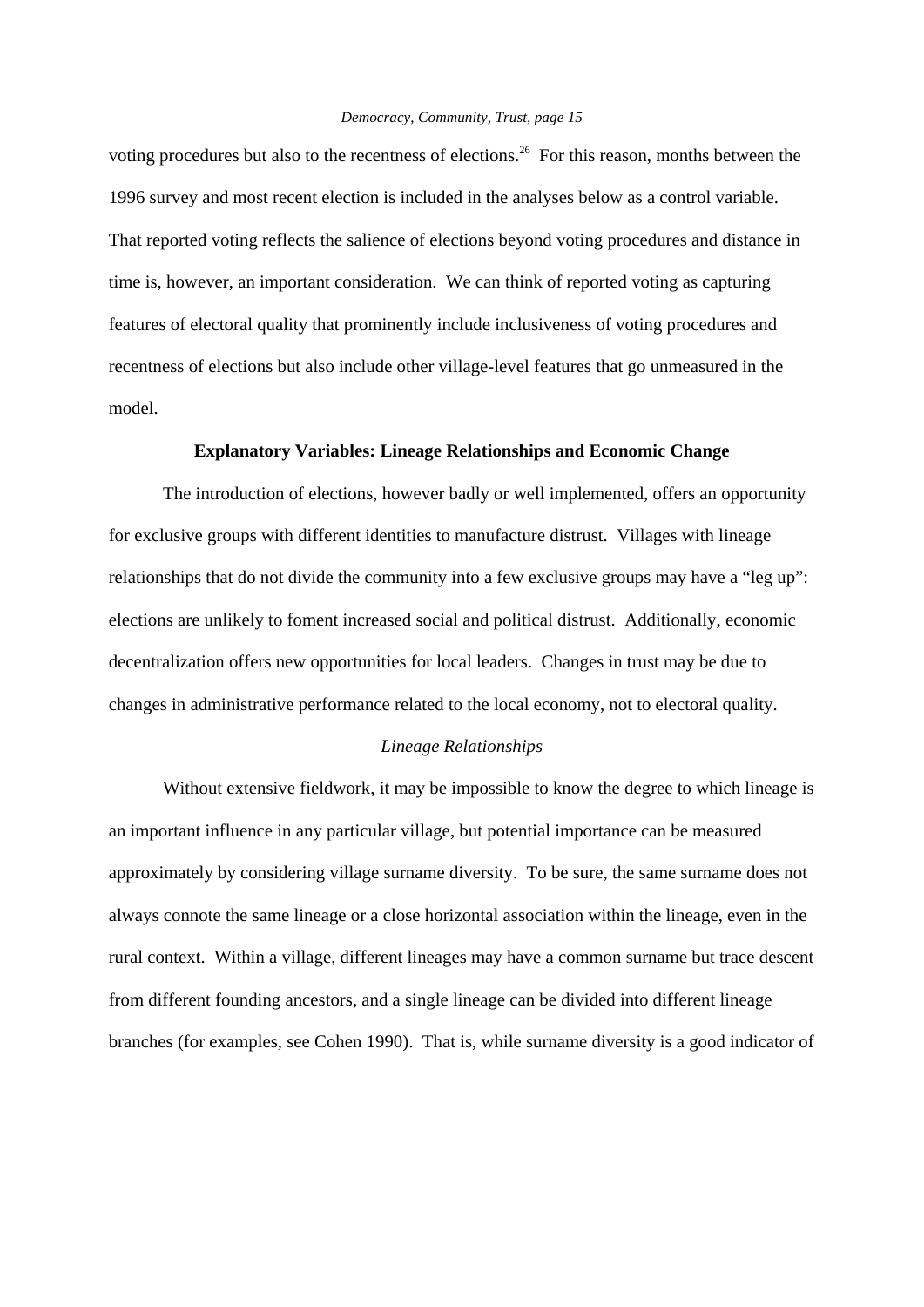lineage diversity, it is possible for a single-surname village to be characterized by conflict between lineage branches and even lineages. Fortuitously, however, none of the 57 villages in our sample approximates a single-surname village. $27$ 

A proxy measure for the potential importance of lineage relationships can be computed from a random sample of surnames in the village. The lineage measure in the analyses below is computed using such samples for each village and applying to each the standard formula for effective number of parties, which describes the distribution of seats in parliamentary democracies.28 Lower values reflect greater surname concentration, higher values greater surname diversity.<sup>29</sup> As there are no single-surname villages, small values suggest the possibility of conflict—two or three lineages vying for dominance or a strong but not predominant lineage in a village with many lineages—rather than village harmony. Because small values here suggest conflict, not harmony, and larger values suggest the weakness (or irrelevance) of lineage influences on politics, the predicted relationship to change in trust in local leaders is positive.

## *Economic Change*

Economic change related to quality of administrative performance may also explain variation in changes in trust. Improvement (or deterioration) in incomes and income distribution can reflect variation in local leadership in the context of new opportunities presented by economic decentralization. Consider income change first. As improving prosperity is one of the most important roles of local leaders, villagers may credit (or blame) local leaders for changes in local wealth—and may conflate economic success with trustworthiness. Additionally, localities that flourished in the 1980s and 1990s, typically through the growth of rural industry or private entrepreneurship, provided local leaders with comparatively stronger revenue bases upon which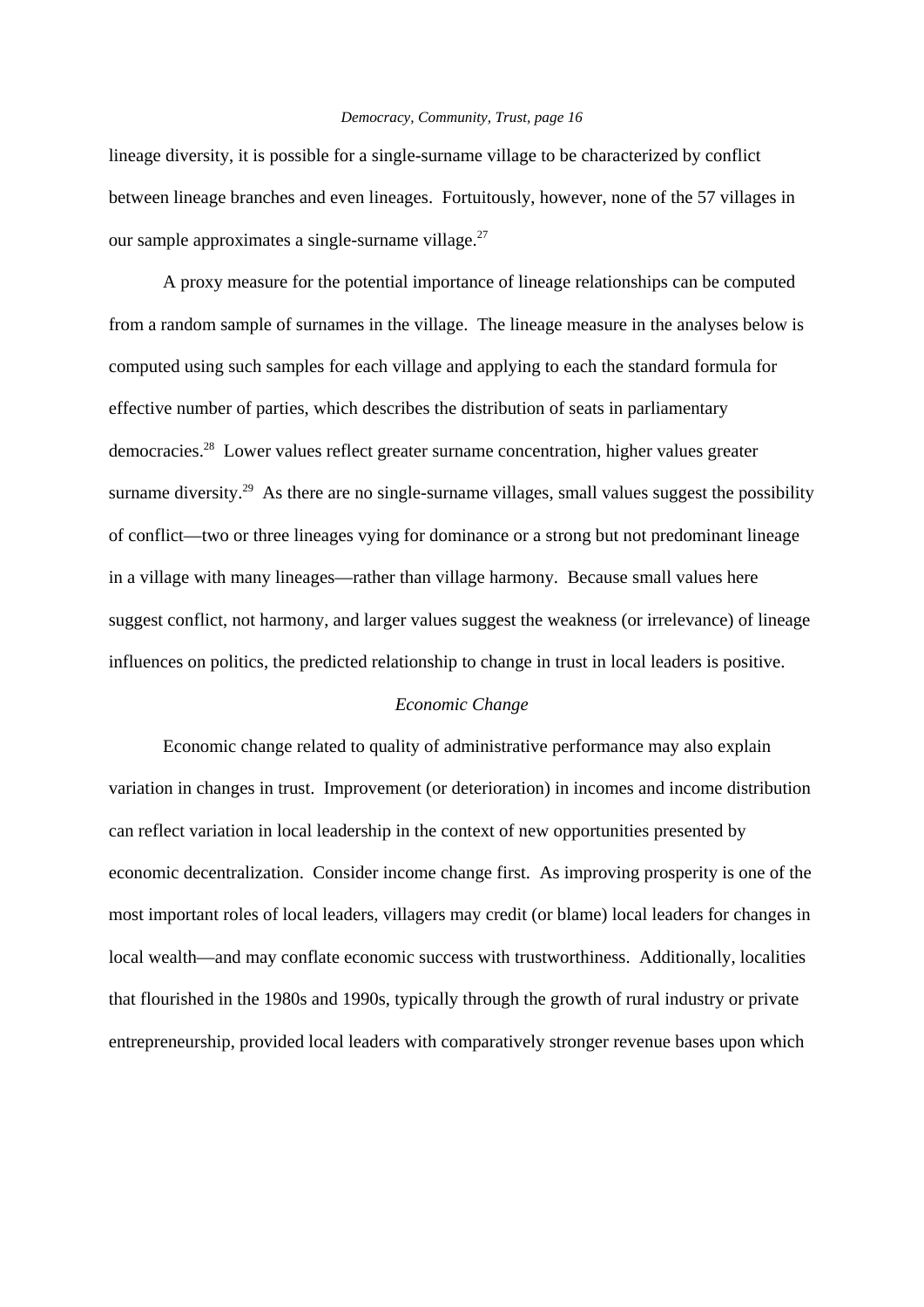to draw to support a bloated administration and meet unfunded central mandates. Whether or not improved prosperity is associated with fewer actual predatory exactions, it can reasonably be expected to affect beliefs about local predation. As to change in income inequality, against an historical background of Maoist egalitarianism, many ordinary Chinese associate growing inequality with low moral scruples of those with wealth and power (He 1997). Where inequality has increased, villagers may blame local officials, attributing the change to poor administrative performance, as above, or may view widening disparity as evidence that those in positions of leadership are not impartial in the distribution of opportunities. In short, increased inequality may promote beliefs that leaders are unworthy of the popular trust, for some (but not all) of the same reasons that increased incomes promote beliefs in their trustworthiness.

In the analyses below, village-level change in income is measured by subtracting 1990 from 1996 per capita income. As positive values indicate increases in per capita income, the predicted relationship to the dependent variable is positive. Village-level change in income inequality is derived from reported household income in the 1990 and 1996 surveys. The measure subtracts the 1990 from the 1996 village standard deviation of reported household income.<sup>30</sup> As positive values reflect increases in income inequality, a negative relationship to the dependent variable is predicted: that is, greater increases in income inequality should be associated with greater decreases in trust in local leaders.

# **Control Variables**

As argued above, electoral democracy may matter little if elections essentially put a formal institutional face on existing informal institutions—widely shared practices and accompanying expectations about elite-mass relations. The analyses below attempt to control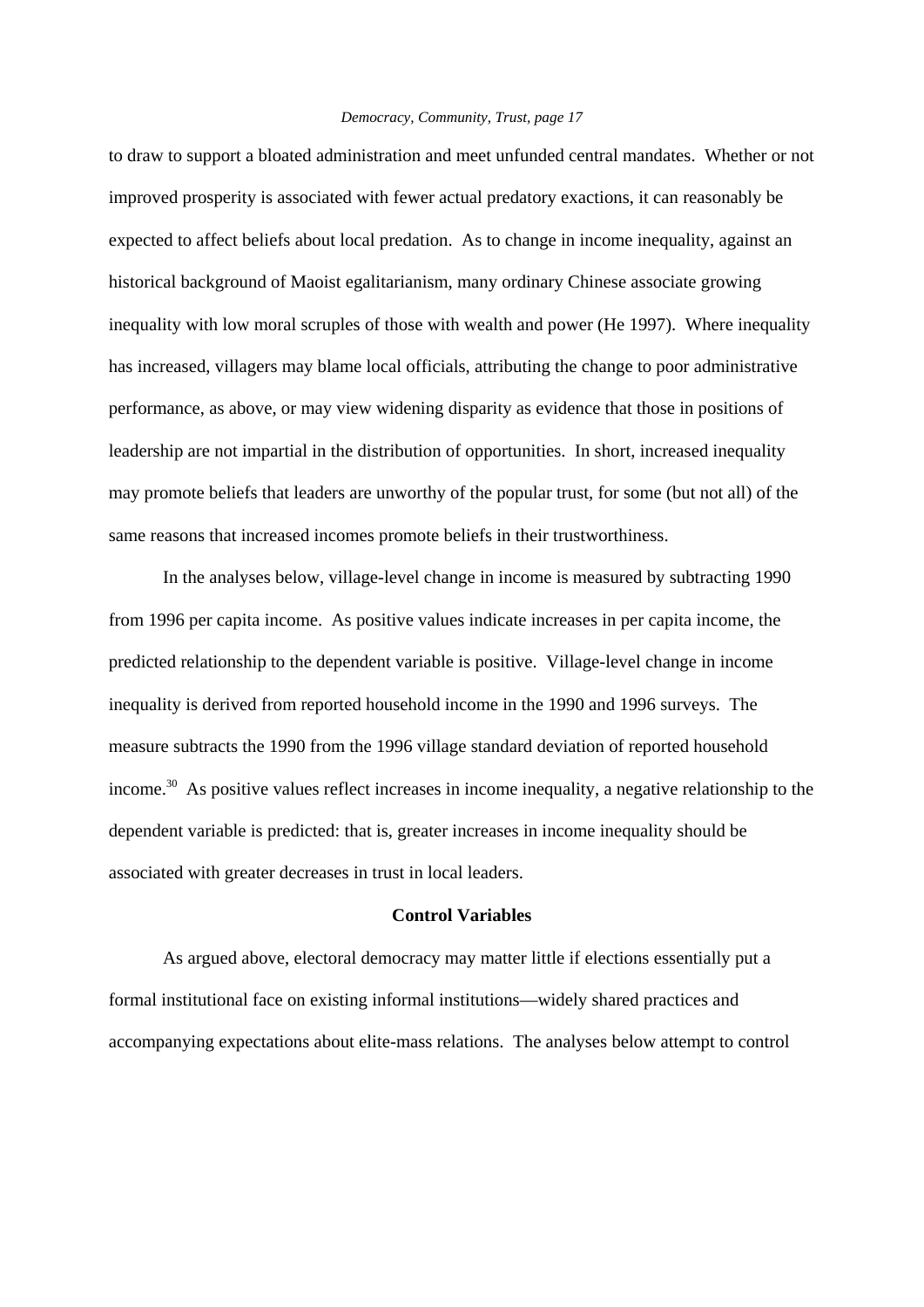for different points of departure in democratic culture by reflecting the monitoring orientation of villagers toward local leaders before electoral democracy can be expected to have an impact on trust.31 The variable reflecting the scope and intensity of monitoring orientations is based on a simple additive index of responses to six items asked in the 1990 survey: questions about interest in village elections, attention to public affairs, actions communicating this attention to local officials, and beliefs about the efficacy of such actions.<sup>32</sup> The analyses below use village means of sums of individual-level positive responses.

Although surely inadequate, monitoring orientation is by no means unsuitable as a reflection of village democratic culture. Such a culture is likely to be resistant, although not impervious, to change. Not surprisingly, village-level monitoring orientation computed from responses to the 1990 survey is strongly correlated with that computed from responses to the same questions asked in 1996.<sup>33</sup> Also, democratic culture may help explain variation across villages in inclusiveness of voting procedures: where villagers are interested, attentive, and already communicate effectively with local elites, less inclusive voting is probably not needed to boost voter turnout—and is probably less acceptable to villagers too. This endogeneity of culture and institutions is indeed suggested in a strong and significant correlation between voting procedures and monitoring orientation in 1990. 34

The analyses also include as control variables village size (1990 population) and village wealth (1990 per capita income).

## **Analyses and Discussion**

Table 1 summarizes the hypothesized direction of relationships for variables of analytic interest, and Table 2 presents results from WLS multivariate regression estimations for the most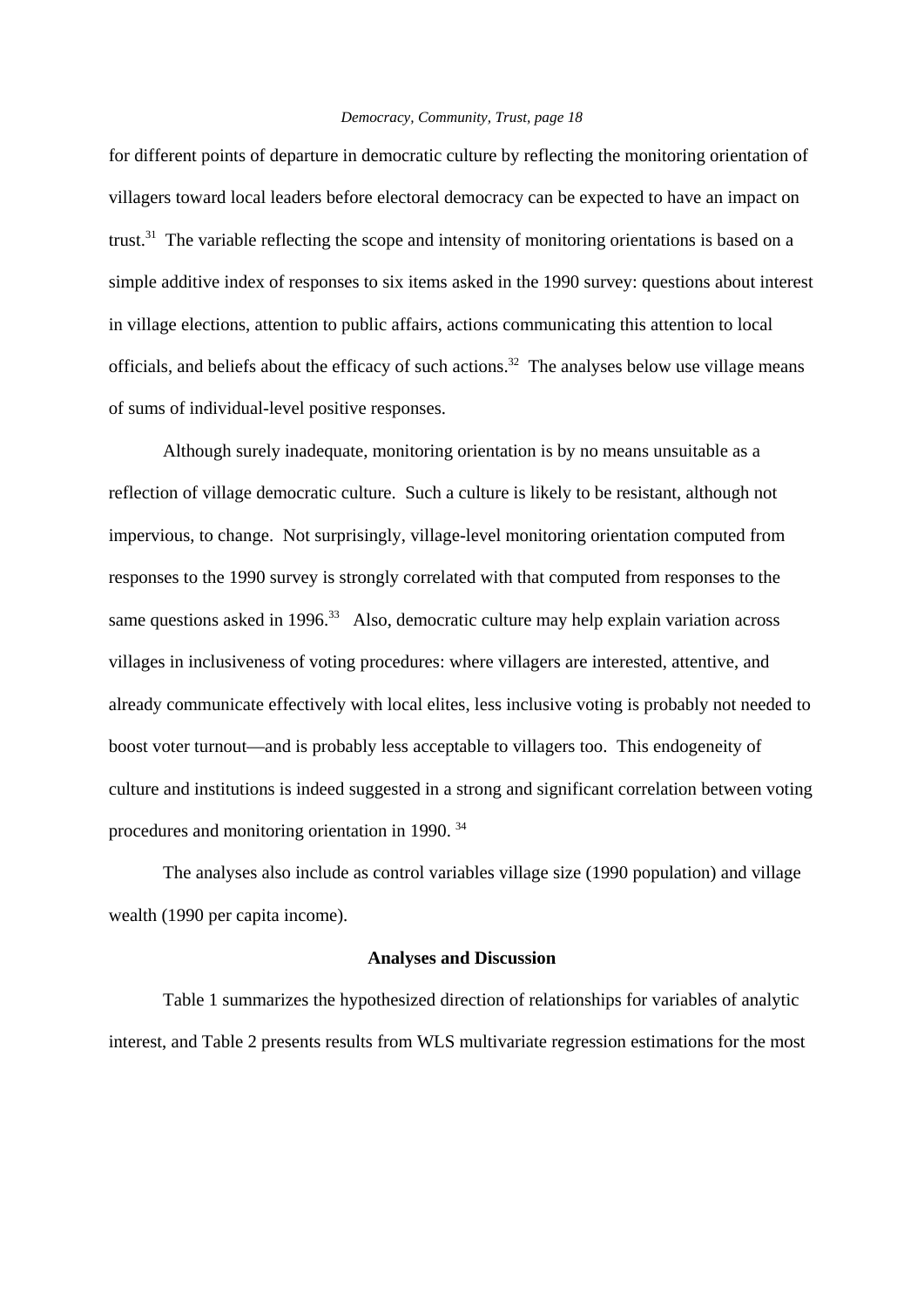easily interpretable dependent variable.<sup>35</sup> Model I includes all variables, and Model II only the analytic variables of significance and control variables. Appendix 2 presents the same estimations yielding essentially the same results using logarithmic transformations of the 1990 and 1996 village percentages. Appendix 3 presents summary statistics for variables used in the analyses.

# [Tables 1 and 2 about here.]

What matters? Have the formal institutions of electoral democracy had an impact on how ordinary Chinese villagers view local leaders? Has electoral democracy, which by design can be expected to promote both trustworthiness and trust, in fact promoted broader trust? If so, what exactly is it about electoral democracy that matters? The findings presented in Table 2 suggest that the obvious and elemental features of electoral democracy matter. Other things equal, two electoral variables increase the breadth of trust in local leaders: the extent to which ballots offer choice and procedures encourage voting participation by individuals. That is, greater electoral contestation and more inclusive voting procedures matter, as predicted. More subtle electoral features, reflecting openness of the process to villager participation before the election—in nomination and selection of candidates—are not statistically significant in the analyses presented in Table 2. Indeed, the relationships are not even in the predicted direction. This is puzzling and at odds with stories in the Chinese press and observations of village elections by Americans over the years. A possible explanation may be insufficient variation in the 57 villages sampled here. Anecdotal evidence about the importance of villager participation in nomination and selection of candidates often points to localities where elections feature successive series of primaries that often begin with many dozens of candidates nominated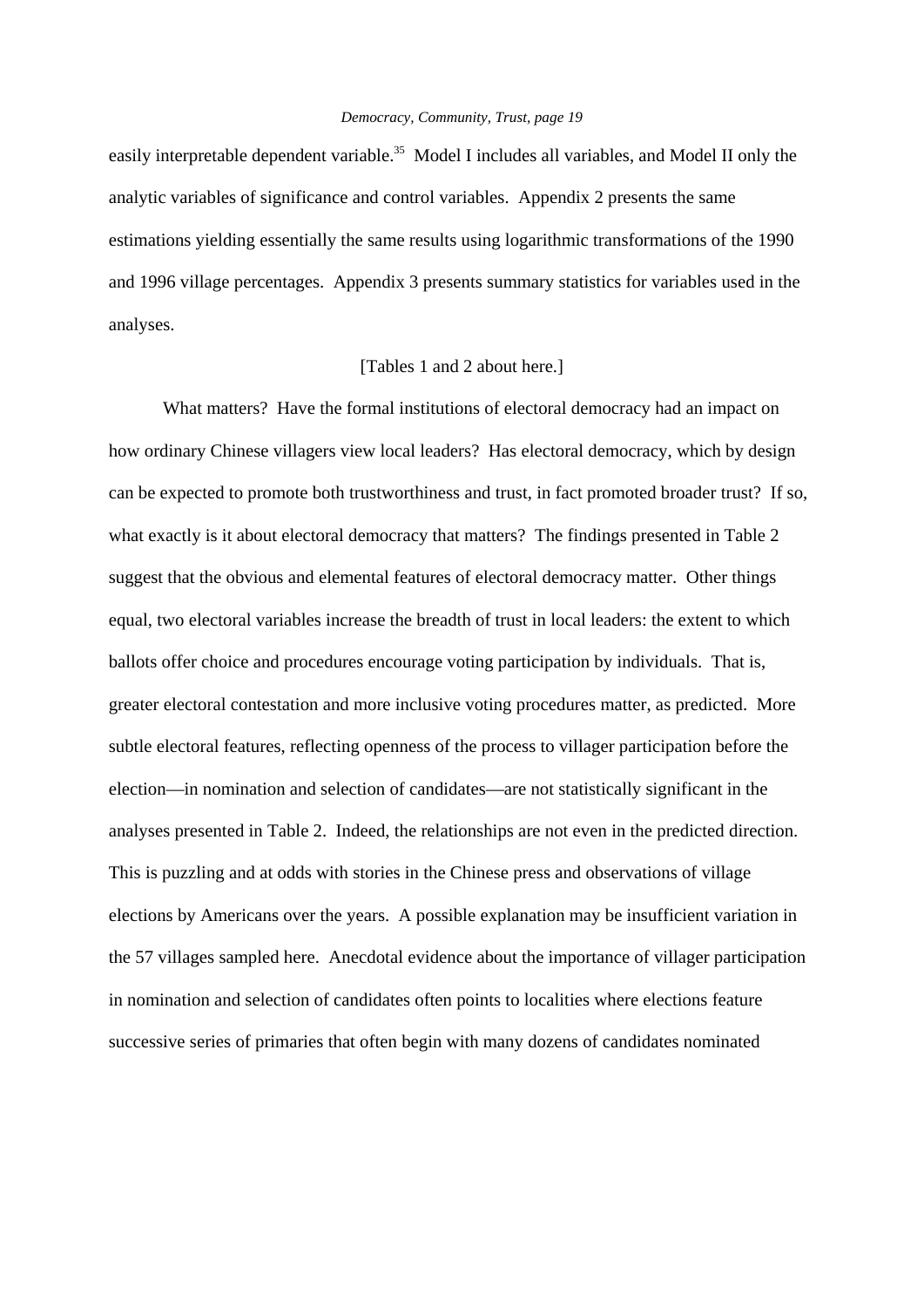directly by villagers. More subtle variation in these processes may simply not make enough difference to beliefs about the trustworthiness of local leaders, although it may matter to outcomes not examined here.36

The association of electoral contestation and inclusiveness of voting procedures with increased local trust does not, of course, rule out a hypothesis about a different causal mechanism and direction than described above. Electoral quality may itself reflect trustworthiness. The implementation of electoral democracy implies a willingness to practice methods by which ordinary citizens can hold leaders accountable. Local officials who fear an honest electoral verdict because they have abused the popular trust are unlikely to put into place mechanisms that allow citizens to sanction them through the ballot box. That is, greater trustworthiness may produce elections of higher democratic quality. Of course, the leaders who set guidelines for local electoral practices are not the vote seekers in Chinese village elections, but officials at the higher township or county levels—and this offers some reassurance about the greater plausibility of the explanation proposed above.

The results presented in Table 2 also point to the importance of basic economic features. Other things equal and regardless of starting point, increases in village prosperity, measured here as per capita income change, are associated with increases in trust. This may be due to a conflation of administrative performance, economic success, and trustworthiness of local leaders in the eyes of ordinary Chinese. Alternatively, the stronger revenue bases associated with village wealth may reduce the need for predatory exactions to support local government. Improved village prosperity may actually allow local leaders to be more trustworthy and, therefore, more widely trusted. These causal processes are not mutually exclusive. Either or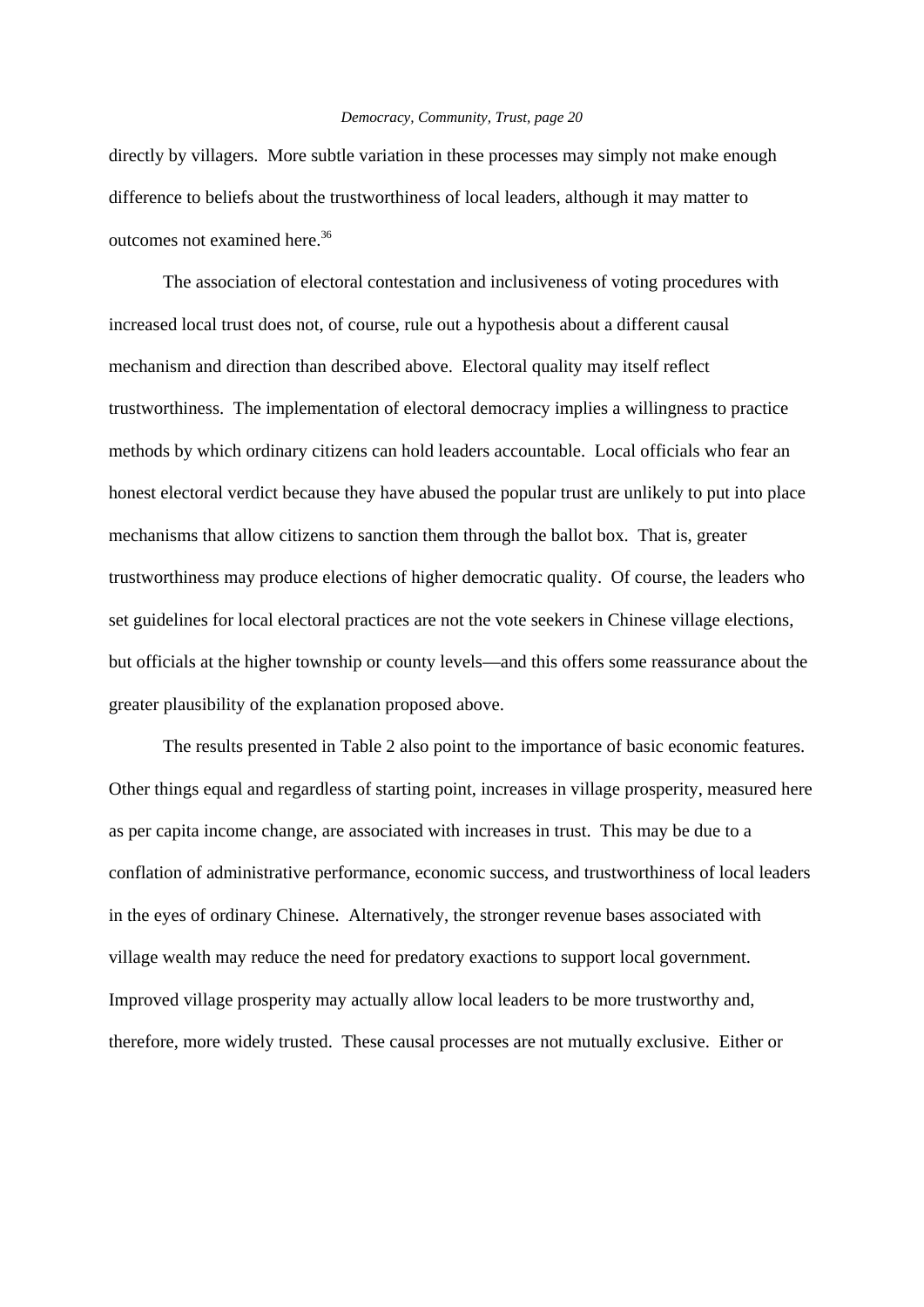both may be at work here.

Perhaps the most intriguing finding reported in Table 2 has nothing to do with formal electoral institutions or basic economic change, but with community context—namely, the influence of lineage relationships. Clans clearly matter. Other things equal, in villages where lineage structure lends itself most to clan conflict, that is, where villagers can identify with one of only a few clans, clan influence in the new context of village elections promotes distrust. This contrasts with villages where clans are more numerous and therefore not a salient feature dividing villagers into distinct categories. While the sample of 57 villages does not present an opportunity to test clan influence in single-surname villages, where clan identity promotes village harmony, the expectation is that the association of surname concentration with decreased trust would not hold in villages with this lineage structure.

## **Conclusion**

Five years after the introduction of electoral democracy in Poland, Sztompka (1996) observes a culture of endemic social and political distrust, partly a legacy of socialism. It is perhaps naive to expect to find an impact of elections on trust in leaders with less than a decade of accumulated experience. Yet, the analyses presented here strongly suggest that the formal institutions of electoral democracy matter: designs that encourage contestation and participation do better at promoting the trust of ordinary citizens in their leaders than do designs that restrict competition and exclude voters. At the same time, context matters, here, community context: as elections are opportunities for open conflict, they are also opportunities for the manufacture of distrust where the structure of relationships is most conducive to conflict rooted in identities (here, clans) rather than issues. In sum, while formal institutions of elections matter, informal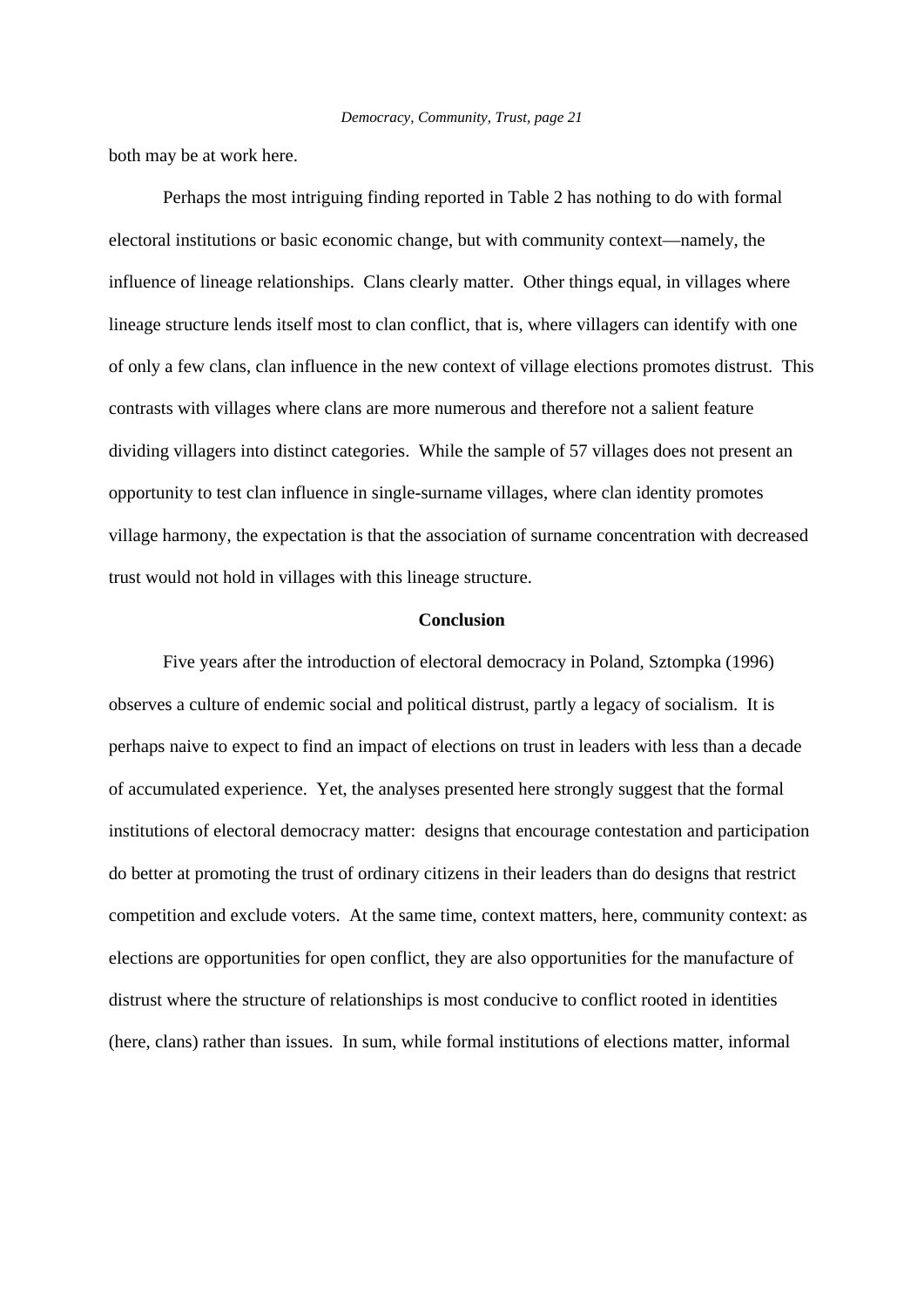institutions of community matter too.

The influence of electoral and lineage institutions on changes in local trust points to the strength and limitations of policy interventions. Chinese leaders in Beijing did not lose the gamble of the late 1980s, aimed at strengthening communist party rule by enhancing legitimacy and promoting accountability of local leaders in the Chinese countryside. Of course, arguments presented here are about changes in trust, which does not necessarily reflect trustworthiness. At the least, however, findings point to a public relations success of village electoral democracy, no small achievement for a communist party in the current global context. More than this can perhaps be claimed, however. There is some evidence to support the conjecture that the views about probity measured here are not unrelated to actual probity. In 1996, we asked respondents whether or not they had personally experienced corruption. A significantly higher proportion of respondents who report an encounter with corruption also believe most local officials are corrupt, compared to those who report no such encounter (63 percent, compared to 28 percent).<sup>37</sup> The forms of corruption reported by respondents are the predatory exactions described above.<sup>38</sup> This finding suggests that democratic quality of Chinese village elections may, as theory leads us to expect, promote real trustworthiness as well as trust.

At the same time, policy interventions such as electoral institutions take place in particular contexts, which also matter and are less susceptible to institutional engineering from above. While not hamstrung by the context in which it is introduced, electoral democracy does offer new opportunities for informal institutions to develop, thrive, and affect elite-mass relationships, for better or worse. Opponents of Chinese village elections voiced concerns about clans and clan conflict. Some of those concerns appear to be well-founded, whatever the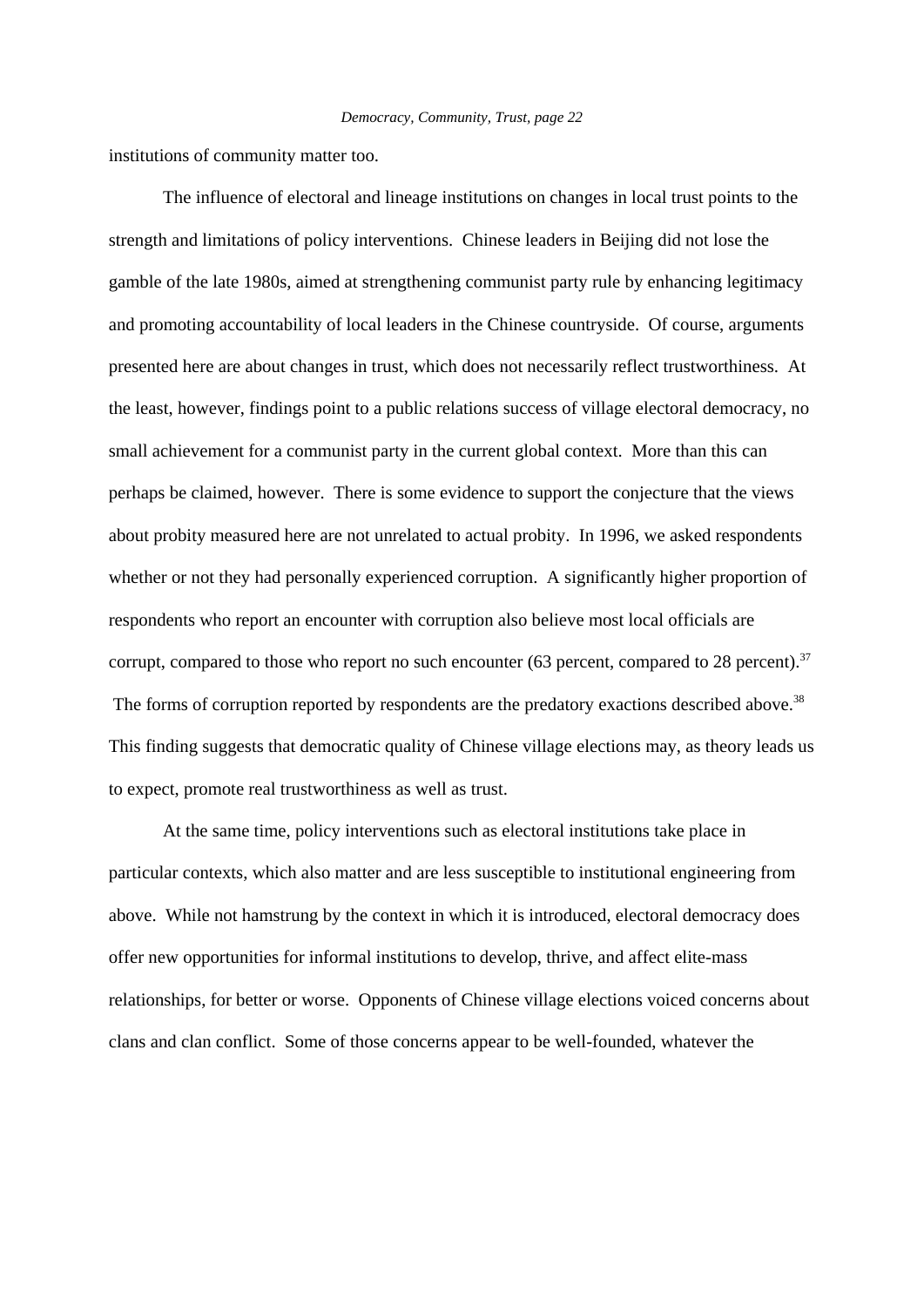motivation of the arguments. At the least, the findings on community context caution against an overly deterministic view of how and how fast formal institutions of electoral democracy will make their effects known.

While appreciating the impact of elections on trust (and perhaps trustworthiness), it is nonetheless useful to place village electoral democracy in perspective. There is a growing scholarly consensus that, despite great variation, grassroots electoral democracy is flourishing and affecting the lives of ordinary Chinese villagers in important ways, for the better. Elections of leaders at higher levels share none of the features of democracy described here, however. Between village and nation are townships, counties, municipalities, and provinces. Although a few townships have seen a few bold electoral experiments, it is undeniable that democratic electoral quality is most evident at the lowest level, where it matters greatly for governance and stability but least of all for the making of policy.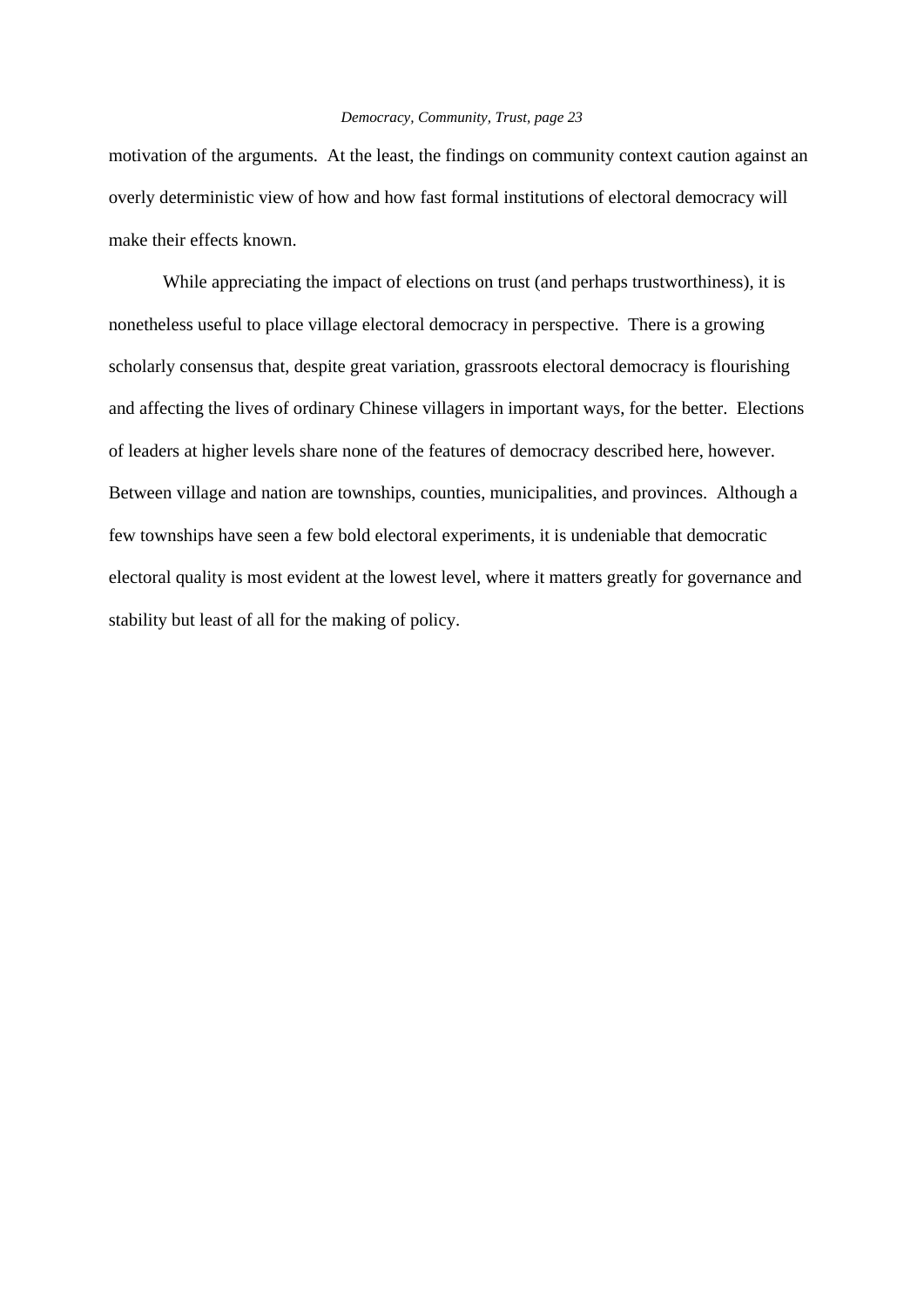#### **NOTES**

 1. Transparency International has produced a Corruption Perceptions Index (CPI) annually since 1995, ranking 90 or more countries in recent years. Studies based on the CPI include Goldsmith (1999), Treisman (2000), Sandholtz and Koetzle (2000), and Anderson and Tverdova (2003). Other studies use the International Country Risk Guide, one of the sources for compilation of the CPI. For examples of studies using objective measures, see Golden and Chang (2001) and Seligson (2002).

 2. Oldenburg (1987) also found the folklore (or culture) of corruption flourishing in beliefs among Indian peasants about the land consolidation administration in the 1980s, inaccurate beliefs successfully peddled by independent middlemen who pocketed the bribes themselves.

 3. For example, 60 percent of Chinese surveyed by People's University Social Survey Center in the mid-1990s were of the view that "hardly any" or "not many" of those with wealth had obtained it by legitimate means. See He (1997).

 4. In the mid-1990s, a survey of 100 counties by the ministry found fees, fines, and apportionments amounted to 10 percent of incomes (Bernstein and Lu 2000, 2003). Effectively, rural taxes exceeded 20 percent in these counties; they were as high as 40 percent in others (Wedeman 2000).

 5. At the same time, Weyland (1998) links democratization with increased corruption in Latin America, pointing to the role of economic liberalization and political power dispersal in increasing the number of opportunities for bribery and "veto players" requiring bribes.

 6. This feature of village context links perceived corruption with social trust, a linkage that is less relevant in most modern electoral setting (see Newton 1999a, 1999b). This issue is taken up below in the discussion of community.

7. See the discussion of corrupt encounters in the conclusion.

8. See O'Brien (1994) and Wang (1997) on "up-to-standard" and "paralyzed" villages.

9. See also Xiao Tangbiao et al. (2001b).

 10. See especially Nathan (1985). For survey evidence, see Nathan and Shi (1993); Chu and Chang (2001); and Shi (2001).

 11. Aggregating responses across the 57 villages: 35 percent report a majority of local officials are "clean" in 1990; the comparable proportion for 1996 (reporting a minority are corrupt) is 51 percent. In the 1990 survey, 15 percent of respondents did not answer this question; the comparable proportion for 1996 is 23 percent. Increases in missing data may be due to the relative directness of the 1996 question item.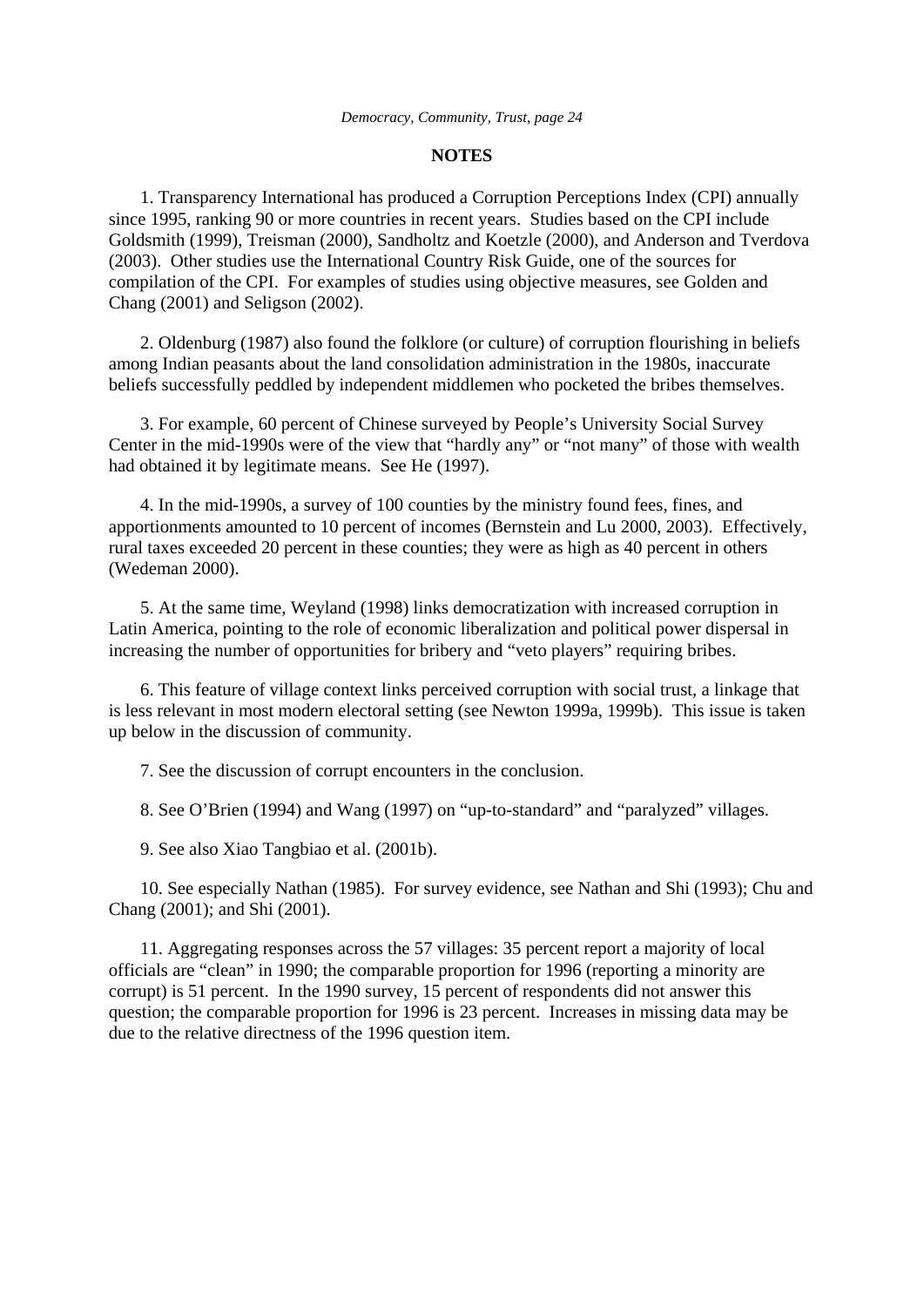12. In the earlier survey, conducted six to eight months after the eruption of the urban protests in 1989, we judged questions about corruption as too sensitive to ask directly. Instead, we asked about clean government: "There has been a lot of talk recently about clean government. How many of the officials here are clean, that is, how many are honest and upright officials? Would you say they constitute the overwhelming majority, most, a minority, or hardly any?" In the relatively less politically charged climate of 1996, we asked about corruption directly: "There has been a lot of talk recently about official corruption. How many officials do you think are corrupt in this locality? Would you say they constitute the overwhelming majority, most, a minority, or hardly any?"

 13. There is, however, a different question that remains unanswered: for respondents, who are "local" leaders? Is the place referent the village or some larger unit and, if the village, are leaders elected village committee leaders or unelected communist party branch leaders? The evidence suggests that the empirical referent for most respondents is the village: in both 1990 and 1996, villagers overwhelmingly report they pay greatest attention to either national or village affairs (and, obviously, national leaders are not "local leaders"). Among respondents who express some interest in public affairs and are then asked a follow-up set of questions, only 10 percent (in both surveys) report they pay the greatest attention to township or county affairs. Whether village committee or communist party branch officials (or both) are the empirical referent is less clear. That village committee officials probably feature prominently (if not exclusively) in the referent is suggested by a strong negative correlation between perceptions of the scope of local corruption and assessments of the performance of the village committee head, a question asked in 1996 ( $-.419$ , significant at .01, with 864 observations).

 14. That is, although the dependent variable may reflect more or less than exact change in villages, it is a valid measure of change to use in the statistical analyses below that estimate the effects of variables on change. It is reasonable to assume that at most the difference in question wording results in the second construct differing from the first by a constant. Then, although the exact change over time is  $v_{i2} - v_{i1}$ , the measured difference will be  $v_{i2} + \infty - v_{i1}$ . This is equivalent to subtracting a constant from the dependent variable, which will affect only the estimate of the constant in the estimated equation.

 15. I thank Langche Zeng for suggesting the following transformation: log [1996 fraction ÷  $(1-1996$  fraction)]  $-$  log [1990 fraction  $\div$  (1-1990 fraction)], where 1990 and 1996 fractions are proportions of village respondents reporting most officials are clean in 1990 and not corrupt in 1996, respectively. With the logarithmic transformation of the dependent variable, two cases drop out of the sample because percentages for one year are 100.

 16. In all but five villages the change is in this positive direction; in three of the five villages where trust in local leaders contracts from 1990 to 1996, the decrease is small.

 17. For most villages, these measures average electoral quality across two elections, and there is considerable stability on individual measures within villages across elections. In computing the mean values for the analyses here, I eliminated 1996 elections in six villages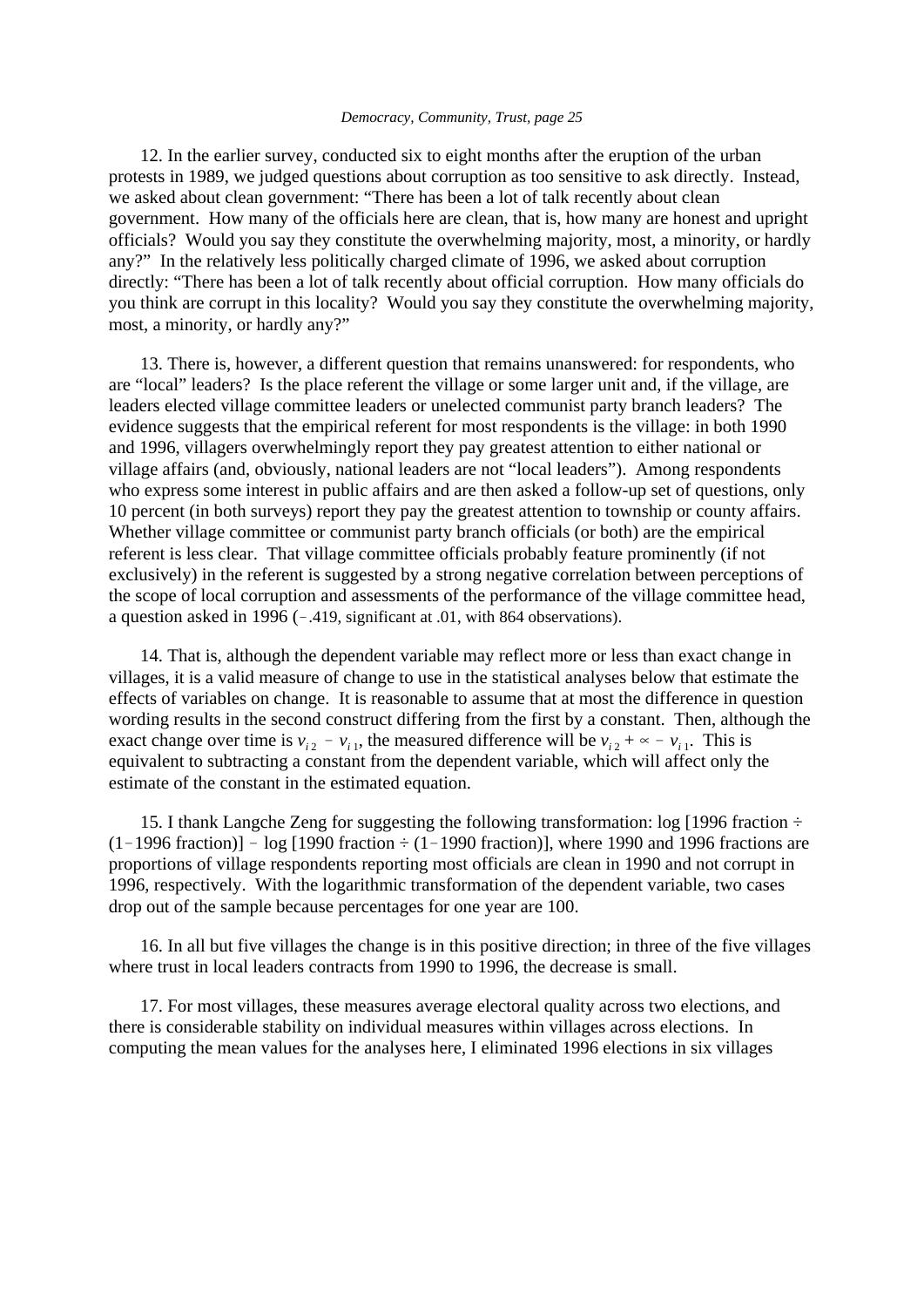because they were held after the 1996 survey was conducted. Obviously, to include them would confound the analysis of the impact of electoral quality on the dependent variable here.

 18. Pastor and Tan (2000) also emphasize the importance of the secret ballot. Chinese village elections do not yet commonly feature secret ballots, in the sense of routine voting in the privacy of voting booths. Voting often takes place at all-village meetings, and ballots are marked in the open. These practices amount to relatively private ballots, when compared to public voting such as by applause or show of hands (also fairly uncommon). In our 57-village sample, data on ballot privacy are incomplete for three villages. Ballots are completed in relative privacy in 51 villages; that is, voting is overtly public in only three villages. To avoid dropping observations from what is already a fairly small sample, the analyses here do not include ballot privacy. Results of all of the analyses are substantively and statistically the same when the ballot privacy variable is included, however. Ballot privacy is not significant in any of the analyses, but substantive conclusions are not indicated as there is little variation on this variable. Obviously, the analyses also have nothing to say about the impact of secret ballots cast in voting booths.

 19. Village "small groups" are the former production teams under collectivized agriculture, and they often coincide with "natural villages." Village representative assemblies are elected in many villages, especially large villages, to monitor village committee financial decisions and contribute to decisions relating to village economic management. See Lawrence (1994) and Thurston (1998).

 20. Villager monopoly of the process takes on the value of 3, monopoly by leaders the value of 1, and participation by both villagers and leaders the value of 2.

 21. I have constructed different versions of these variables—with the underlying idea that there are tradeoffs, that openness in selection may have be of little import if, for example, the communist party branch monopolizes initial nominations. The different constructions do not yield different results in the analyses here. Without a clear theoretical or empirical basis for choosing one version over another, I present the most straightforward construction here.

 22. For ten villages, researchers could not obtain data for all elections; for three villages, they could obtain data for no elections.

 23. Of these, most (62 percent) permit only direct individual voting, and one also permits proxy voting by household representatives. In six villages, household representatives decide the election outcome and in nine the village representative assembly decides.

 24. Correlation is .654, significant at .01. Voting procedure is coded as a four-level ordinal to reflect inclusiveness, with greater inclusiveness taking on higher values. For example, direct individual voting takes on a value of 4, and voting by the village representative assembly a value of 1.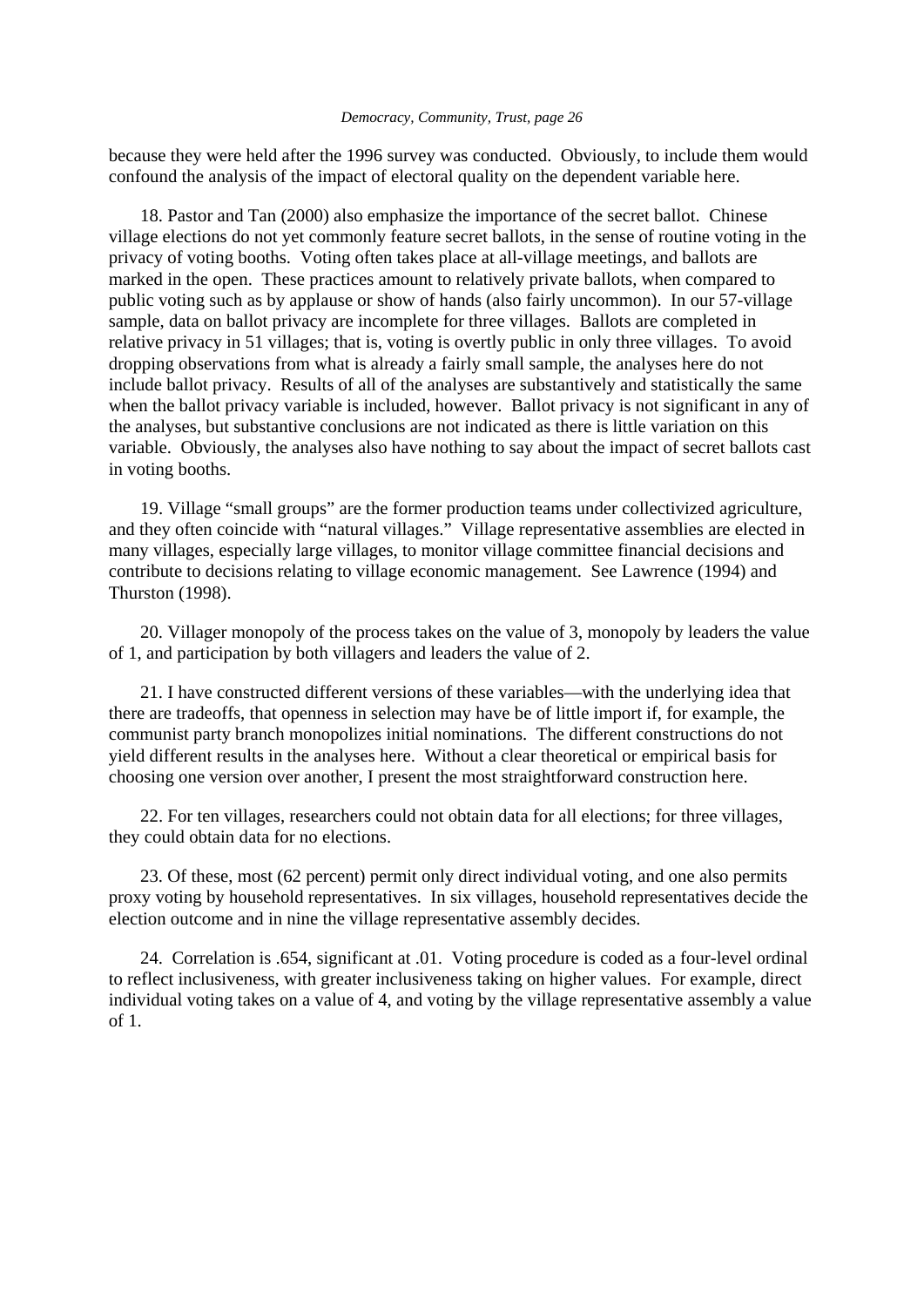25. Zhong and Chen (2002) explain reported voting in village elections as a function of individual democratic orientation, but their model includes no village-level variables—so the impact of basic institutional features, such as inclusiveness of voting procedures, is unknowable. At the same time, the adoption of voting procedures may be somewhat endogenous, a point taken up in the discussion of village democratic culture below. Relatedly, see the discussion in Shi (1999c) on voting in elections at the workplace: Shi finds that Chinese workers pursue their political interests by voting if elections offer choice. Zhong and Chen also consider evasive responses (in the analyses here, a component of missing data) as substantive neutral responses on a five-point scale, which makes their results difficult to evaluate.

 26. Reported voting is strongly and significantly correlated with the number of months between the most recent election and the 1996 survey  $(-.470,$  significant at .01).

 27. Here, village refers to "administrative village," which contains within it some number of "natural villages." It is certainly possible (and not unlikely) that some natural villages in the 57 administrative villages are single-surname villages—but this poses no problem for the measure described here. Basically, village committees are elected for administrative villages, not natural villages.

28. Adapted for the analyses here, the formula is  $1 \div \Sigma$  (% village sample for each surname<sup>2</sup>), where village sample refers to the random sample of surnames in the village.

 29. A single-surname village takes on a value of 1, a village equally divided between three surnames a value of 3. Here, large values reflect fragmentation and probably the weakness of lineage relationships as influences. For example, the unusually high value of 23.12 in one village comes from a random sample of 34 surnames in a village where the most common surname is shared by less than 9 percent of villagers sampled.

 30. To encourage valid reports of income, we asked respondents in both surveys to report household income by choosing from among 15 income ranges, beginning with under 500 yuan and extending up to more than 10,000 yuan. To compute standard deviations, I transformed reported ranges into range midpoints: for example, responses of 2500–2999 yuan became 2750 yuan. For the highest range, 10,000 and more, I used 10,500. Certainly, this transformation is less than ideal, and it is biased against very high income households. The standard deviation resulting from this transformation is a reasonable approximation of income distribution in the village, given the structure of available data.

 31. In fact, the variable is based on responses to our first survey, largely reflecting orientations in 1990, one and a half years *after* the provisional law went into effect. This problem, to the extent that it is a problem, is mitigated somewhat by measuring democratic orientation with question items on relevant past behaviors, not only attitudes and opinions.

 32. Summary percent of "yes" responses is: 1.2 percent for all six items, 4.7 percent for five items, 7.3 percent for four items, 13.5 percent for three items, 17.5 percent for two items, 20.6 percent for one item, and 16.1 percent for no items. Question items are as follows: (1) "Have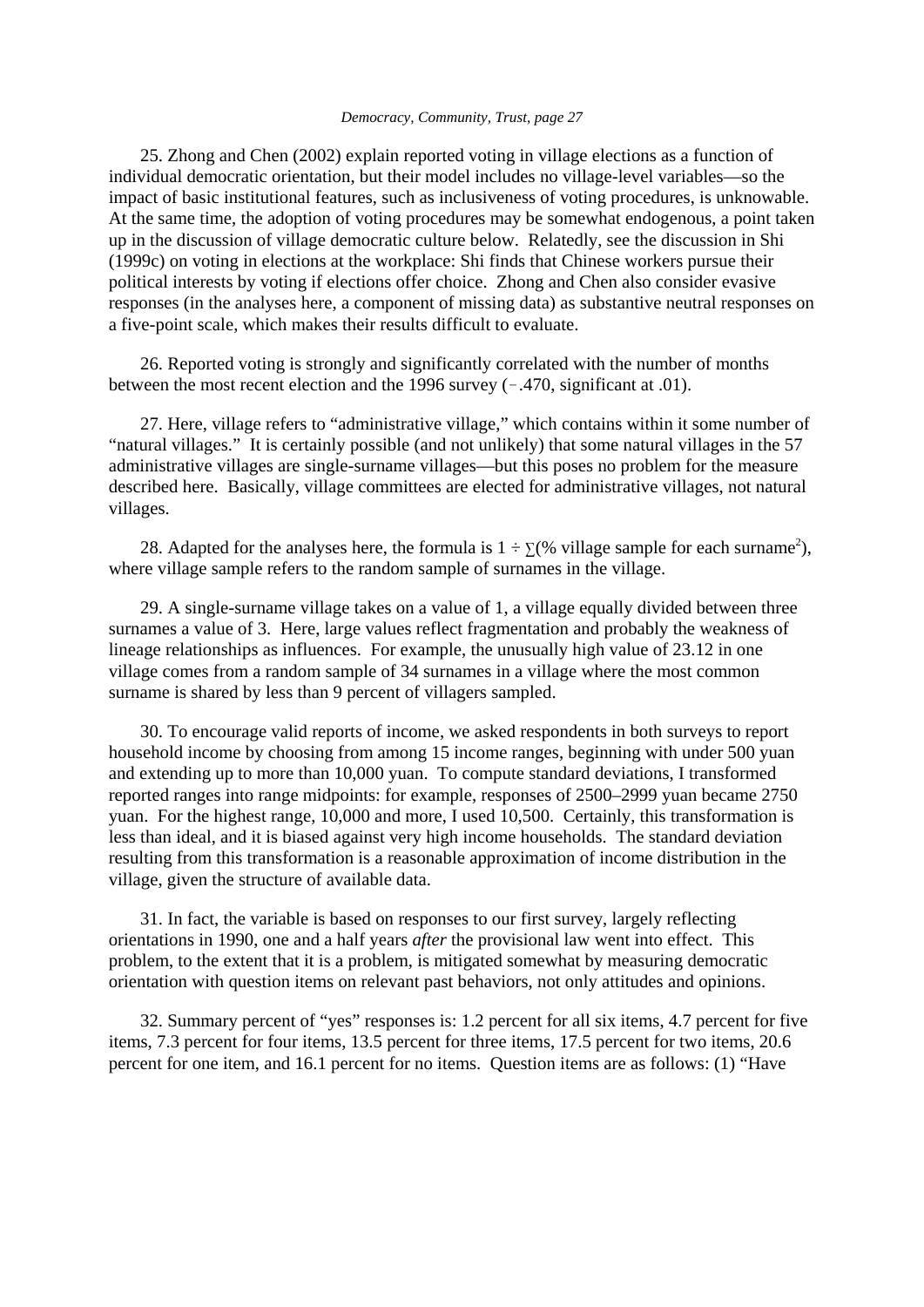you ever written a letter to an official or offered an opinion or suggestion to an official?" (2) "Have you ever contacted a delegate of the county people's congress, the township people's congress, or a member of the village committee?" (3) "Some people pay a lot of attention to current government activity, and some people are not interested. Would you say you spend a lot of time thinking about government activity, spend some time thinking about it, think about it once in a while, or hardly ever think about it?" "Percent yes" reported in table 2 is percent responding "a lot of time" or "some time." (4) "Have you attended an all-village meeting recently?" (5) "If you heard that leaders of this village were considering a measure that you thought unjust or harmful, what do you think you could do about it? What else do you think you could do?" "Percent yes" reported in table 2 is percent offering any non-passive response to this open-ended question. I considered as "passive" responses such as "submit," "comply," "nothing can be done about it," "completely powerless," "speaking up will change nothing," "let it be," "tolerate it," "forget about it," "does not matter," and "don't dare to do anything." (6) "Now we would like to talk about elections. How interested are you in village committee elections? Would you say you are very interested, somewhat interested, not too interested, or not interested?" Percent yes reported in table 2 is percent responding "very interested" or "somewhat interested." Responses to the six items tend to be highly correlated at the individual level (all significant at .01). Expressed as village population percentages, they tend to be highly correlated at the village level too (significant at .05 or .01).

33. The correlation is .768, significant at .01

34. The correlation is .561, significant at .01.

 35. WLS estimations take into account different numbers of respondents in each village. The range is from 12 to 30 respondents. See Appendix 1.

 36. See Kennedy (2002) for a systematic investigation of recent village elections that demonstrates the importance of nomination procedures.

 37. Missing data is 254 respondents (21 percent). The Pearson chi-square for the crosstabulation is 72.96, significant at .01 (with 864 observations). There is also a fairly strong and statistically significant correlation between reported personal experience with corruption and reported opinions about both the prevalence and seriousness of local corruption (.319 and .356, respectively, significant at .01).

 38. The three most common responses, accounting for nearly three-quarters of all responses, describe the use of public office for excessive exactions from ordinary villagers, the use of public office to appropriate public goods, and the use of public funds for feasting and banqueting.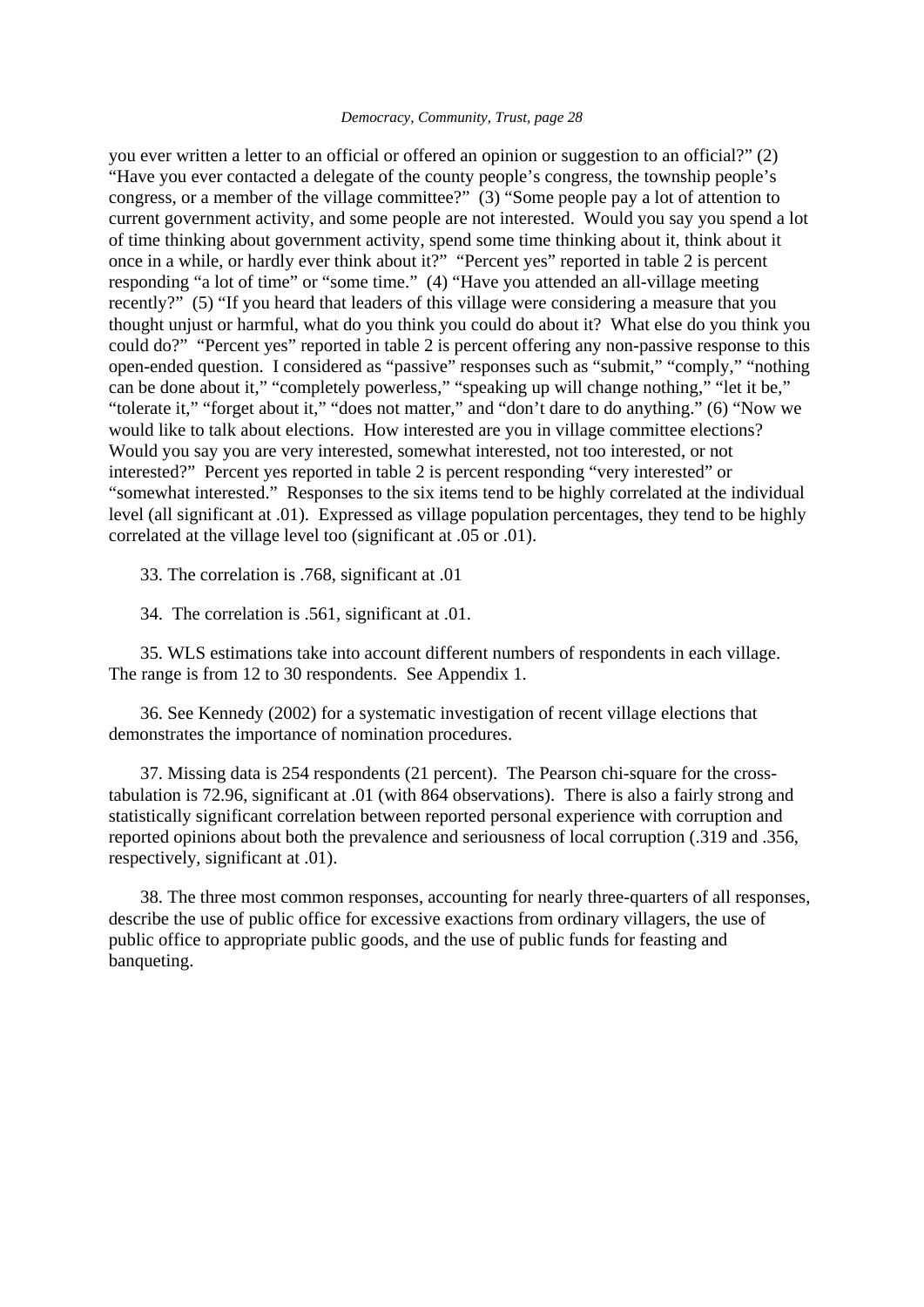#### **REFERENCES**

Anderson, Christopher J., and Yuliya V. Tverdova. 2003. "Corruption, Political Allegiances, and Attitudes toward Government in Contemporary Democracies." *American Journal of Political Science*, vol. 47, no. 1: 91–109.

- Bernstein, Thomas P., and Xiaobo Lu. 2000. "Taxation without Representation: Peasants, the Central and Local States in Reform China." *China Quarterly*, no. 163: 742–763.
	- ———. 2003. *Taxation without Representation in Contemporary Rural China*. Cambridge: Cambridge University Press.
- Chu, Yun-han, and Tu-tzung Chang. 2001. "Culture Shift and Regime Legitimacy: Comparing Mainland China, Taiwan, and Hong Kong." In *Chinese Political Culture, 1989–2000*, edited by Shiping Hua, 320–347. Armonk, N.Y.: M. E. Sharp.
- Cohen, Myron L. 1990. "Lineage Organization in North China." *Journal of Asian Studies*, vol. 49, no. 3: 509–534.
- Elklit, Jorgen. 1997. "The Chinese Village Committee Electoral System." *China Information*, vol. 11, no. 4: 1–13.
- Golden, Miriam, and Eric C. C. Chang. 2001. "Competitive Corruption: Factional Conflict and Political Malfeasance in Postwar Italian Christian Democracy." *World Politics*, vol. 53, no. 4: 588–622.
- Goldsmith, Arthur A. 1999. "Slapping the Grasping Hand: Correlates of Political Corruption in Emerging Markets." *American Journal of Economics and Sociology*, vol. 58, no. 4: 865–883.
- Gong, Ting. 1994. *The Politics of Corruption in Contemporary China: An Analysis of Policy Outcomes.* Westport, Conn.: Praeger.
- Hardin, Russell. 1999. "Do We Want Trust in Government?" In *Democracy and Trust*, edited by Mark E. Warren, 22–41. Cambridge: Cambridge University Press.
- He, Qinglian. 1997. *China's Pitfall*. Hong Kong: Mirror Books. In Chinese.
- Howell, Jude. 1998. "Prospects for Village Self-Governance in China." *Journal of Peasant Studies*, vol. 25, no. 3: 86–111.
- Jennings, M. Kent. 1997. "Political Participation in the Chinese Countryside." *American Political Science Review*, vol. 91, no. 2: 361–372.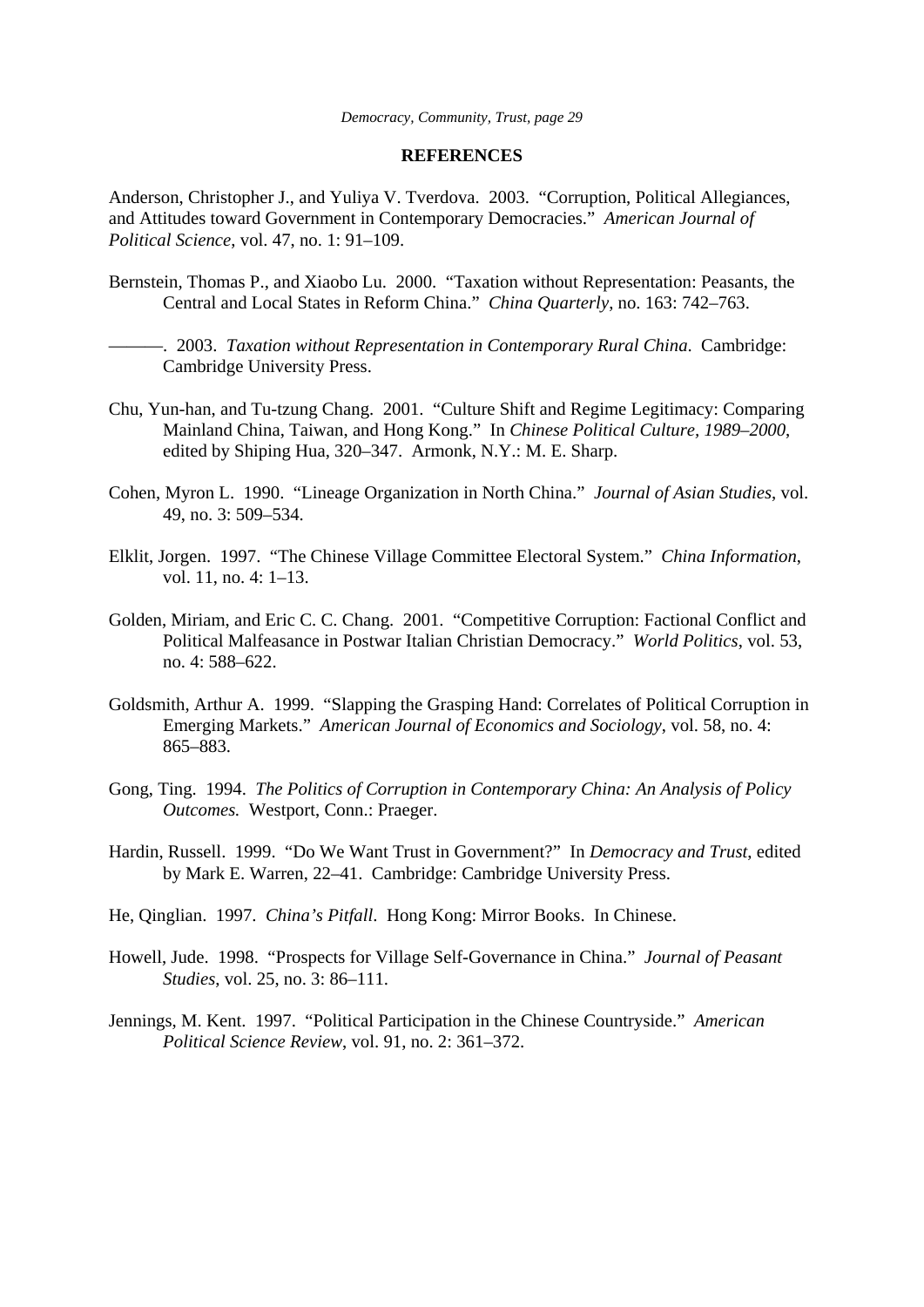- Kelliher, Daniel. 1997. "The Chinese Debate over Village Self-Government." *China Journal*, no. 37: 63–86.
- Kennedy, John James. 2002. "The Face of 'Grassroots Democracy' in Rural China: Real versus Cosmetic Elections." *Asian Survey*, vol. 42, no. 3: 456–482.
- Knack, Stephen, and Omar Azfar. 2001. "Trade Intensity, Country Size, and Corruption." University of Maryland, College Park, IRIS Center Working Paper.
- Lawrence, Susan V. 1994. "Village Representative Assemblies: Democracy, Chinese Style." *Australian Journal of Chinese Affairs*, no. 32: 61–68.
- Levi, Margaret. 1996. "Social and Unsocial Capital: A Review Essay of Robert Putnam's *Making Democracy Work*." *Politics and Society*, vol. 24, no. 1: 103–118.
- Li, Lianjiang. 1999. "The Two-Ballot System in Shanxi Province: Subjecting Village Party Secretaries to a Popular Vote." *China Journal*, no. 42: 103–118.

———. 2002. "Elections and Popular Resistance in Rural China." *China Information*, vol. 16, no. 1: 89–107.

———, and Kevin J. O'Brien. 1996. "Villagers and Popular Resistance in Contemporary China." *Modern China*, vol. 22, no. 1: 28–61.

———. 1999. "The Struggle over Village Elections." In *The Paradox of China's Post-Mao Reforms*, edited by Merle Goldman and Roderick MacFarquhar, 129–144. Cambridge: Harvard University Press.

- Liu, Alan P. L. 1983. "The Politics of Corruption in the People's Republic of China." *American Political Science Review*, vol. 77, no. 3: 602–623.
- Lu, Xiaobo. 1997. "The Politics of Peasant Burden in Reform China." *Journal of Peasant Studies*, vol. 25, no. 1: 113–138.
- ———. 2000. "Booty Socialism, Bureau-preneurs, and the State in Transition." *Comparative Politics*, vol. 32, no. 3: 273–294.
- Manion, Melanie. 1990. "Reluctant Duelists: The Logic of the 1989 Protests and Massacre." In *Beijing Spring, 1989: Confrontation and Conflict. The Basic Documents*, edited by Michel Oksenberg, Lawrence R. Sullivan, and Marc Lambert, xiii–xlii. Armonk, N.Y.: M. E. Sharpe.

———. 1996. "The Electoral Connection in the Chinese Countryside." *American Political Science Review*, vol. 90, no. 4: 736–748.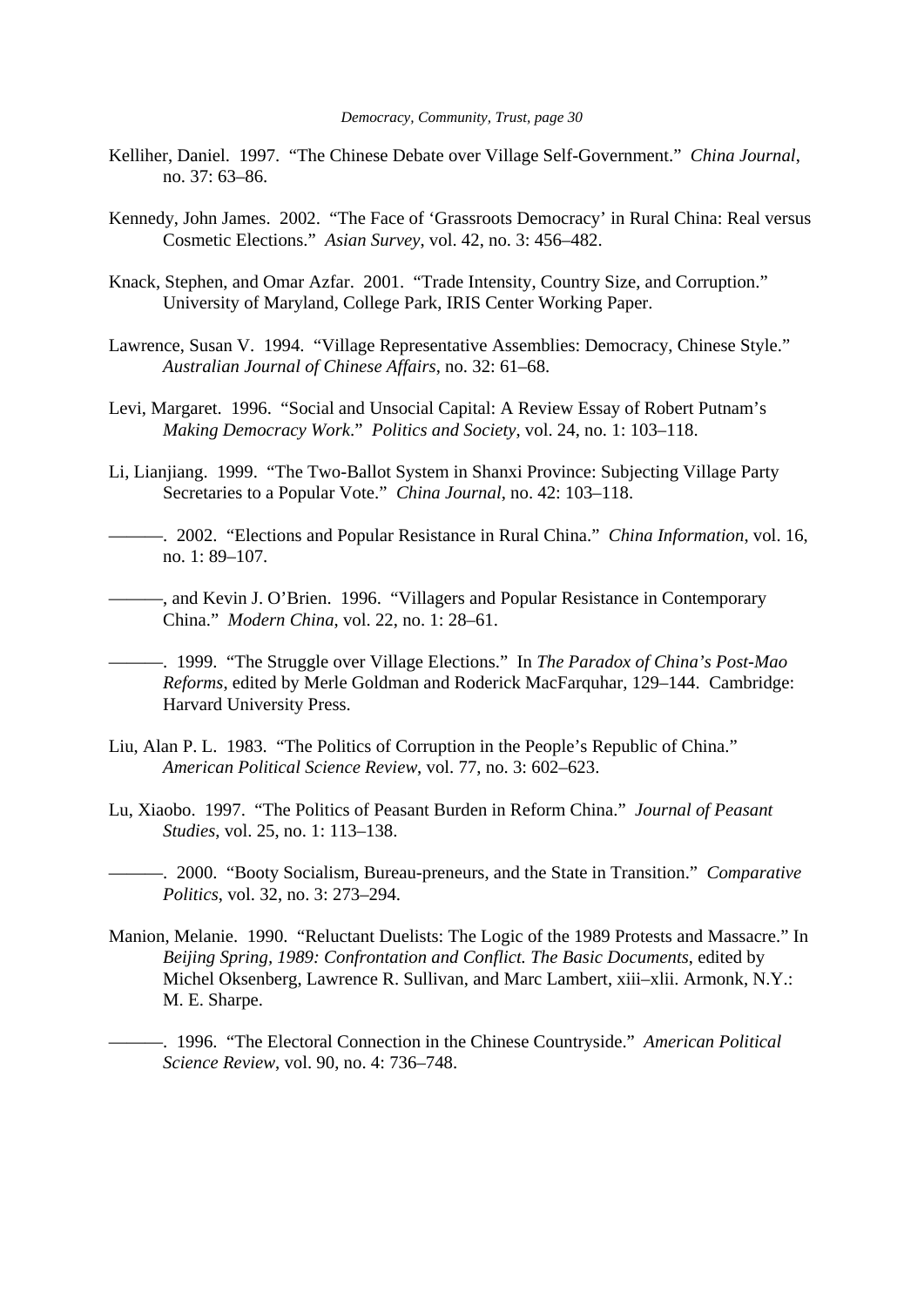———. 2004. *Corruption by Design: Building Clean Government in Mainland China and Hong Kong*. Cambridge: Harvard University Press.

- Mason, T. David. 1994. "Modernization and Its Discontents Revisited: The Political Economy of Urban Unrest in the People's Republic of China." *Journal of Politics*, vol. 56, no. 2: 400–424.
- Miller, William L., Ase B. Grodeland, and Tatyona Koshechkina. 2001. *A Culture of Corruption: Coping with Government in Post-Communist Europe*. Budapest: Central European University Press.
- Myrdal, Gunnar. 1968. "Corruption—Its Causes and Effects." In *Asian Drama: An Inquiry into the Poverty of Nations*, vol. 2, 937–958. New York: Twentieth Century Fund.
- Nathan, Andrew J. 1985. *Chinese Democracy*. Berkeley: University of California Press.
	- -, and Tianjian Shi. 1993. "Cultural Requisites for Democracy in China: Findings from a Survey." *Daedalus*, vol. 122, no. 2: 95–123.
- Newton, Kenneth. 1999a. "Social and Political Trust in Established Democracies." In *Critical Citizens: Global Support for Democratic Government*, edited by Pippa Norris, 169–187. Oxford: Oxford University Press.
- ———. 1999b. "Social Capital and Democracy in Modern Europe." In *Social Capital and European Democracy*, edited by Jan W. Van Deth, Marco Maraffi, Kenneth Newton, and Paul F. Whiteley, 3–24. London: Routledge.
- O'Brien, Kevin J. 1994. "Implementing Political Reform in China's Villages." *Australian Journal of Chinese Affairs*, no. 32: 33–59.
- ———. 1996. "Rightful Resistance." *World Politics*, vol. 49, no. 1: 31–55.
- ———, and Lianjiang Li. 2000. "Accommodating 'Democracy' in a One-Party State: Introducing Village Elections in China." *China Quarterly*, no. 162: 465–489.
- Ostergaard, Clemens Stubbe. 1986. "Explaining China's Recent Political Corruption." *Corruption and Reform*, vol. 1, no. 1: 209–233.
- Oldenburg, Philip. 1987. "Middlemen in Third-World Corruption: Implications of an Indian Case." *World Politics*, vol. 39, no. 4: 508–535.

-, and Christina Petersen. 1991. "Official Profiteering and the Tiananmen Square Demonstrations in China." *Corruption and Reform*, vol. 6, no. 2: 87–107.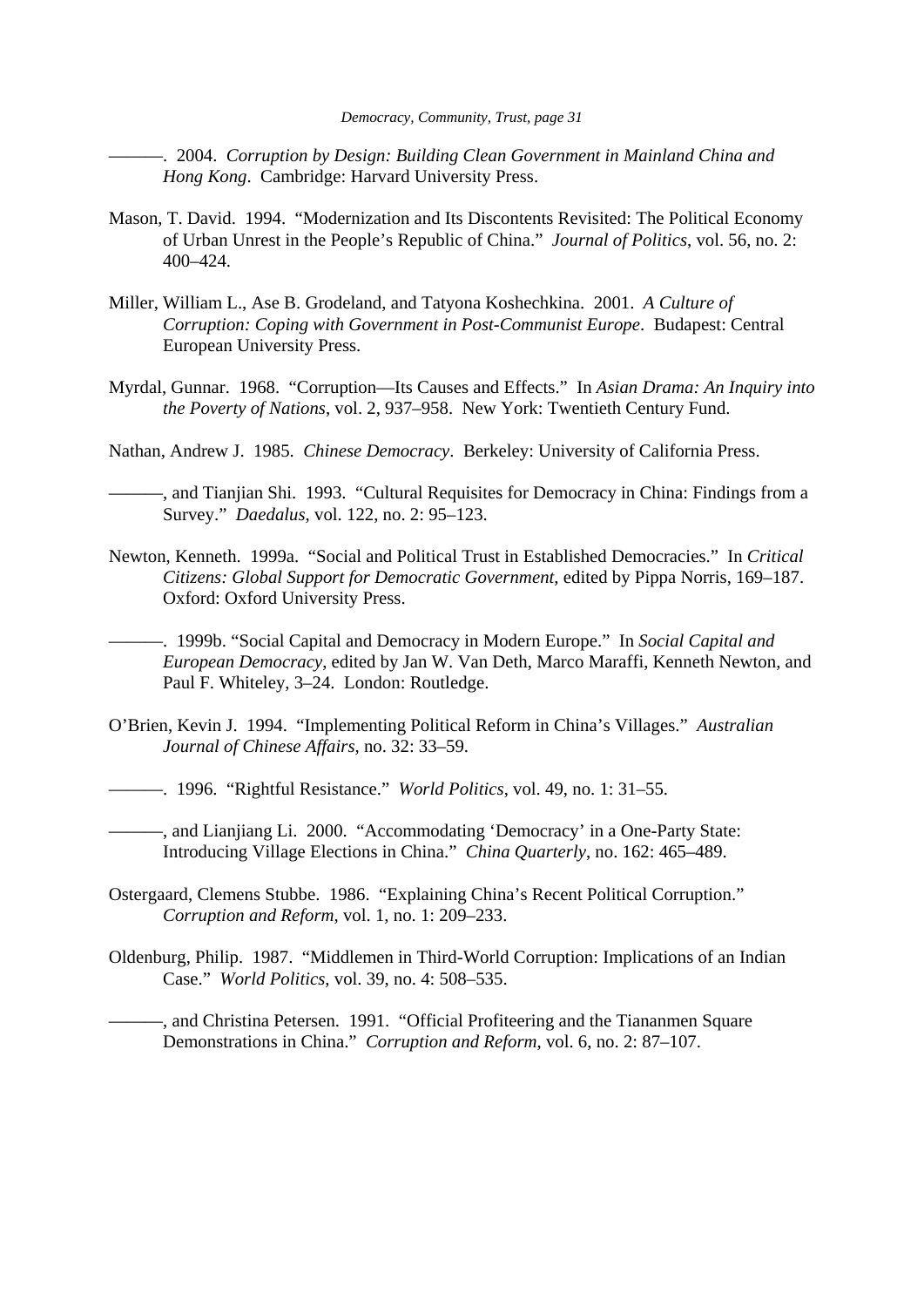- Pastor, Robert A., and Qingshan Tan. 2000. "The Meaning of China's Village Elections." *China Quarterly*, no. 162: 490–512.
- Putnam, Robert D. 1993. *Making Democracy Work*. Princeton, N.J.: Princeton University Press.
- Rowen, Henry S. 2001. "The Growth of Freedoms in China." Stanford University, Institute for International Studies, Asia/Pacific Research Center Working Paper.
- Sandholtz, Wayne, and William Koetzle. 2000. "Accounting for Corruption: Economic Structure, Democracy, and Trade." *International Studies Quarterly*, vol. 44, no. 1: 31–50.
- Seligson, Mitchell A. 2002. "The Impact of Corruption on Regime Legitimacy: A Comparative Study of Four Latin American Countries." *Journal of Politics*, vol. 64, no. 2: 408–433.
- Shi, Tianjian. 1997. *Political Participation in Beijing*. Cambridge: Harvard University Press.
	- ———. 1999a. "Village Committee Elections in China: Institutionalist Tactics for Democracy." *World Politics*, vol. 51, no. 3: 385–412.
- ———. 1999b. "Economic Development and Village Elections in Rural China." *Journal of Contemporary China*, vol. 8, no. 22: 425–442.
- ———. 1999c. "Voting and Nonvoting in China: Voting Behavior in Plebiscitary and Limited-Choice Elections." *Journal of Politics*, vol. 61, no. 4: 1115–1139.
- ———. 2000. "Cultural Values and Democracy in the People's Republic of China." *China Quarterly*, no. 162: 540–559.
- ———. 2001. "Cultural Values and Political Trust: A Comparison of the People's Republic of China and Taiwan." *Comparative Politics*, vol. 33, no. 4: 401–419.
- Sun, Yan. 1991. "The Chinese Protests of 1989: The Issue of Corruption." *Asian Survey*, vol. 31, no. 8: 762–782.
- Sztompka, Piotr. 1996. "Trust and Emerging Democracy: Lessons from Poland." *International Sociology*, vol. 11, no. 1: 37–62.
- Thurston, Anne F. 1998. "Muddling toward Democracy: Political Change in Grassroots China." Peaceworks No. 23. Washington, D.C.: United States Institute of Peace.
- Treisman, Daniel. 2000. "The Causes of Corruption: A Cross-National Study." *Journal of Public Economics*, vol. 76, no. 3: 399–458.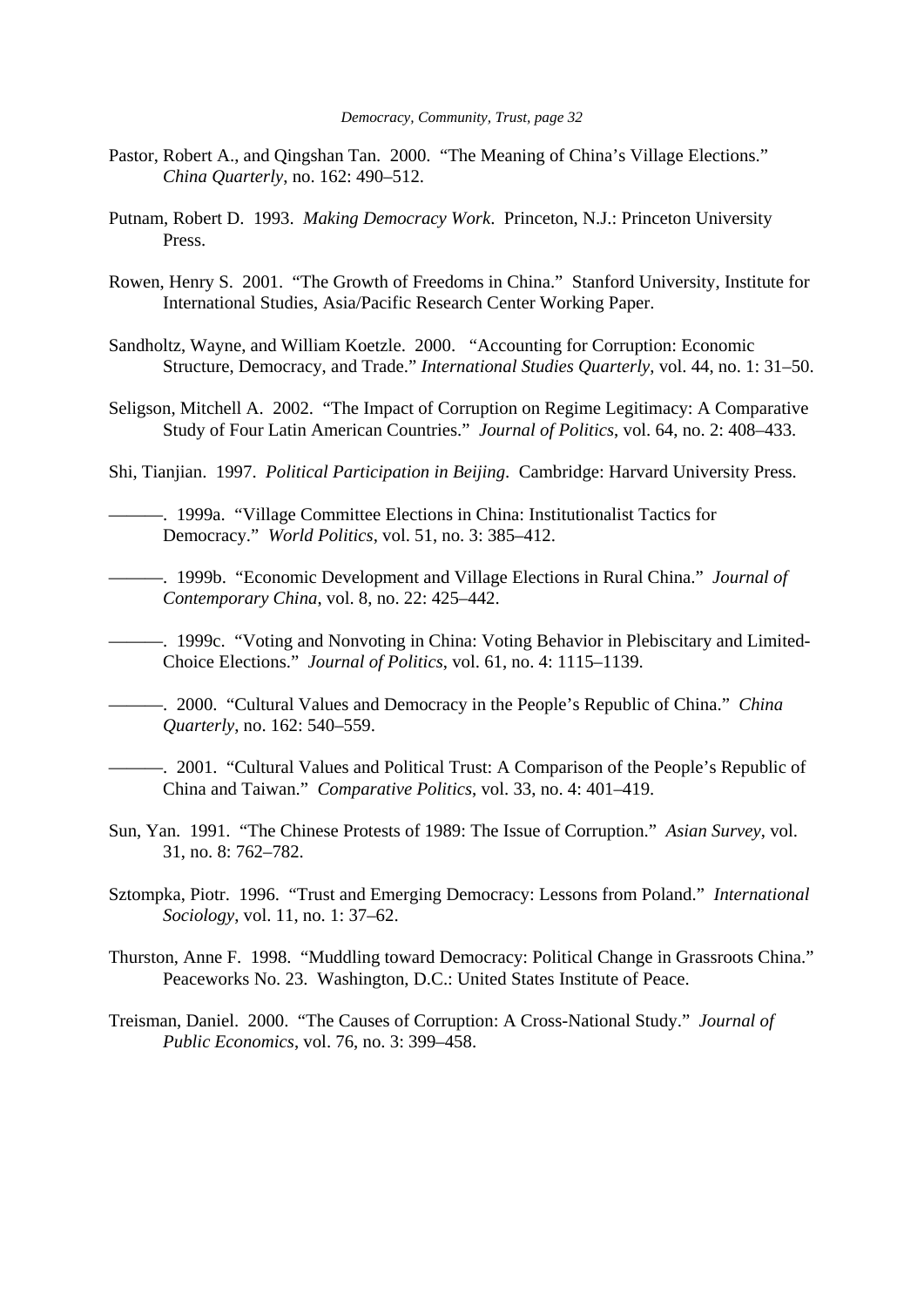- Tsai, Lily Lee. 2002. "Cadres, Temple and Lineage Institutions, and Governance in Rural China." *China Journal*, no. 48, 1–27.
- Wang, Xu. 1997. "Mutual Empowerment of State and Peasantry: Grassroots Democracy in Rural China." *World Development*, vol. 25, no. 9: 1431–1442.
- Wang, Zhenyao. 1998. "Village Committees: The Basis for China's Democratization." In *Cooperative and Collective in China's Rural Development: Between State and Private Interests*, edited by Eduard B. Vermeer, Frank N. Pieke, and Woei Lien Chong, 239–255. Armonk, N.Y.: M. E. Sharpe.
- Warren, Mark E. 1999. "Democratic Theory and Trust." In *Democracy and Trust*, 310–345. Cambridge: Cambridge University Press.
- Wedeman, Andrew. 2000. "Budgets, Extra-budgets, and Small Treasuries: Illegal Monies and Local Autonomy in China." *Journal of Contemporary China*, vol. 9, no. 25: 489–511.
- Weyland, Kurt. 1998. "The Politics of Corruption in Latin America." *Journal of Democracy*, vol. 9, no. 2: 108–121.
- White, Tyrene. 1992. "Reforming the Countryside." *Current History*, vol. 92, no. 566: 273–277.
- ———. 1998. "Village Elections: Democracy from the Bottom Up?" *Current History*, vol. 97, no. 620: 263–267.
- Xiao, Tangbiao et al. 2001a. *Direct Village Elections from Many Perspectives: An Investigation of 15 Village Committee Elections*. Beijng: Zhongguo shehui kexue chubanshe. In Chinese.
	- ———. 2001b. *Clans in Village Governance: An Investigation of Nine Villages*. Shanghai: Shanghai shudian chubanshe. In Chinese.
- Zafanolli, Wojtek. 1988. "A Brief Outline of China's Second Economy." In *Transforming China's Economy in the Eighties*. Vol. 2, *Management, Industry and the Urban Economy*, edited by Stephen Feuchtwang, Athar Hussain, and Thierry Pairault, 138–155. Boulder, Colo.: Westview Press.
- Zhong, Yang, and Jie Chen. 2002. "To Vote or Not To Vote: An Analysis of Peasants' Participation in Chinese Village Elections." *Comparative Political Studies*, vol. 35, no. 6: 686–712.
- Zhong, Yang, Jie Chen, and John Scheb. 1998. "Mass Political Culture in Beijing: Findings from Two Public Opinion Surveys." *Asian Survey*, vol. 38, no. 8: 763–783.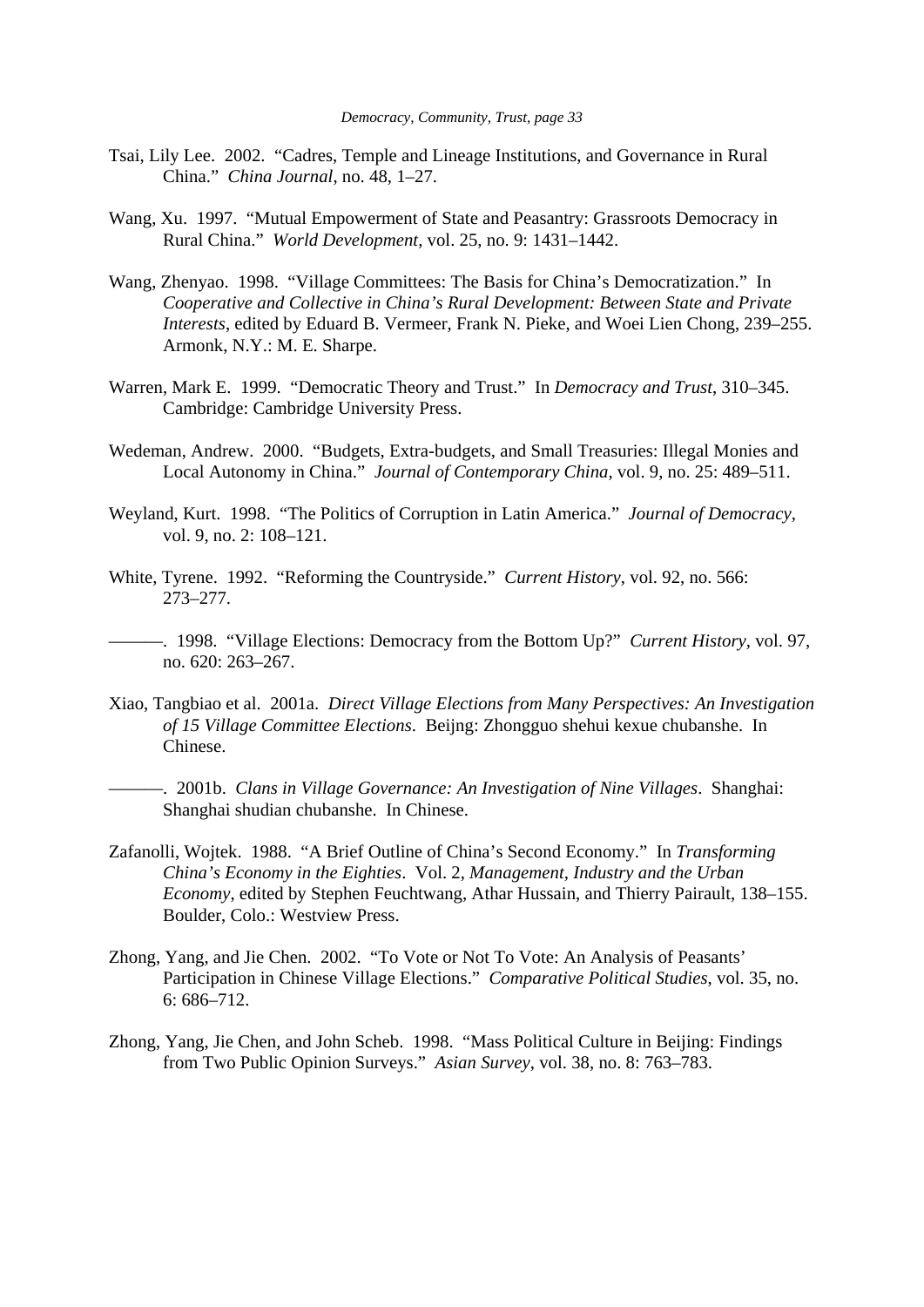## **Appendix 1. Data Collection**

Survey data analyzed in this article are from two surveys, conducted in 1990 and 1996, in four counties, twenty townships, and 57 villages as part of a collaborative project begun by political scientists at Peking University and the University of Michigan. Located in Hebei, Hunan, Anhui, and Tianjin, the counties are a non-probability sample selected to exhibit some regional variation from a sampling frame of about twenty counties in which, based on the experience of our Chinese colleagues, we could reasonably expect agreement from local authorities to facilitate fieldwork. The townships and villages surveyed are probability samples, selected according to a nested sampling design. In each of the four counties we drew a stratified probability sample of five townships, selected with probability proportionate to size and stratified by per capita income. In each selected township we drew a sample of three administrative villages selected with probability proportionate to size. Three villages in one of the Hunan townships are excluded from this analyses, due to lack of data on village elections.

The sample of villagers is a systematic random sample using interval sampling of individuals drawn from official household registration lists (aggregated at the village level), after first eliminating from the lists individuals below age 18 and above age 80. In the 1996 survey, we attempted to interview again, if they could be found, respondents interviewed in 1990, but also added respondents to fill out the village sample, with the same sampling method used in 1990. The analyses presented here use the 1990 and 1996 surveys as representative samples of the populations in 57 villages. For the 1990 survey, there are 1115 respondents, for the 1996 survey 1216 respondents; on average, 20 and 21 respondents per village respectively. Panel data for key variables are insufficient to conduct the analyses here at the individual level.

Data on village elections were collected in summer 1997 by researchers at the Research Center on Contemporary China at Peking University. Demographic and economic data were gathered at the same time, using a structured data collection schedule. Questions on elections asked about the most recent three village elections, beginning in 1996 and extending as far back as 1988. All electoral data were obtained from village communist party branch secretaries and heads of village committees, relying on memory and such records as existed at the village level. Visiting villages myself in fall 1997, I found that information provided by village leaders about the electoral process generally accorded with that provided by villagers, but was sometimes different from that provided by township officials. In one Hunan township, researchers could not locate knowledgeable former leaders of the three villages surveyed to report on past elections because of an administrative merger that changed the status of these villages.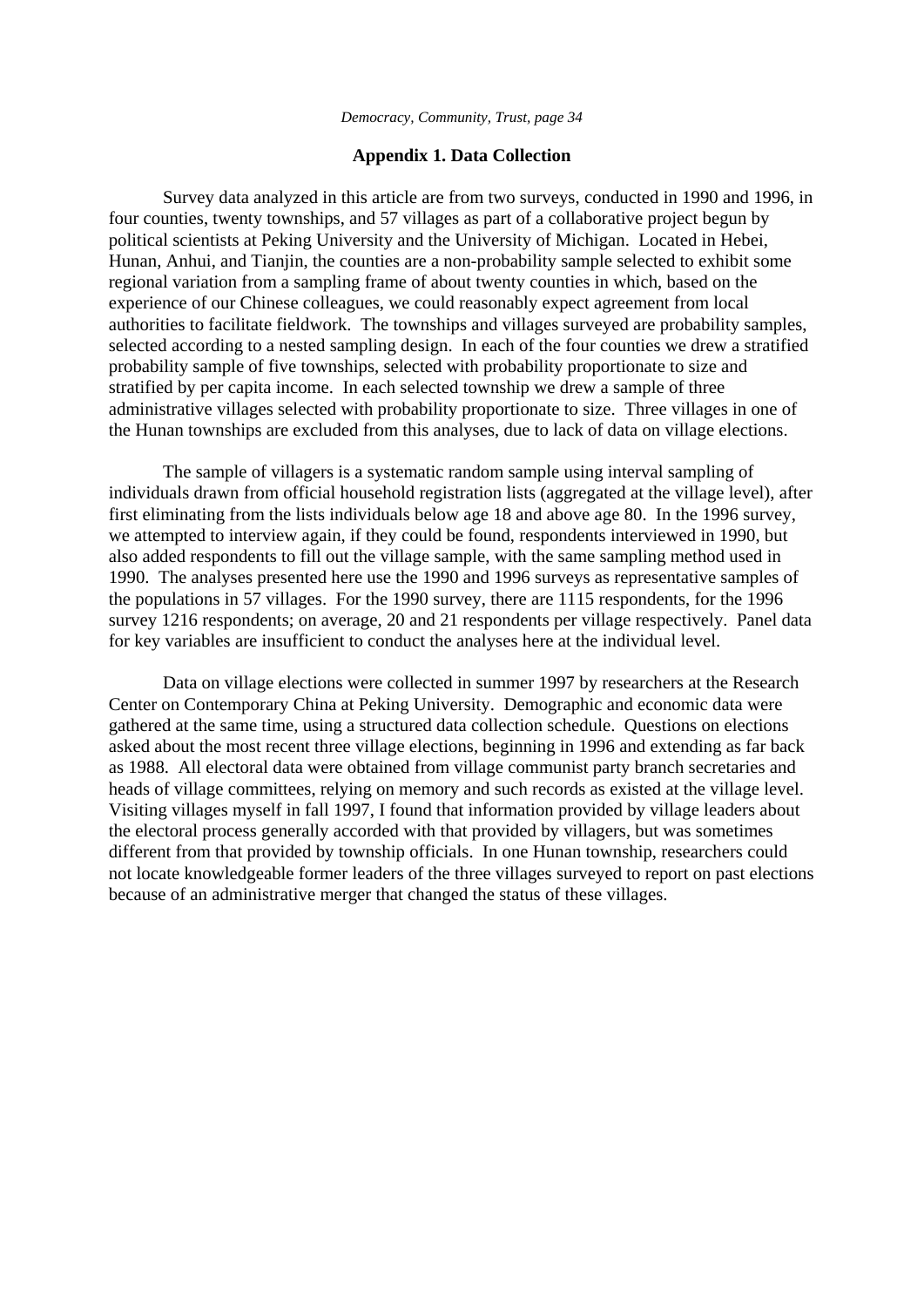| <b>Independent variables</b>                                | <b>Model I</b>         | <b>Model II</b> |
|-------------------------------------------------------------|------------------------|-----------------|
| Electoral contestation                                      | .8680442*              | .8364866*       |
|                                                             | (.4441221)             | (.3970052)      |
| Openness of candidate nominations                           | $-.0259062$            |                 |
|                                                             | (.1534788)             |                 |
| Openness of candidate selection                             | $-.0973594$            |                 |
|                                                             | (.1274416)             |                 |
| Reported voting                                             | .0189653**             | .0188902 ***    |
|                                                             | (.006048)              | (.0058947)      |
| Surname diversity                                           | .0622769**             | .0663529**      |
|                                                             | (.0242864)             | (.0216609)      |
| Per capita income change                                    | $.0007351*$            | .0007499**      |
|                                                             | (.0003026)             | (.0002942)      |
| Income inequality change                                    | $-.0000636$            |                 |
|                                                             | (.0001879)             |                 |
| Monitoring orientation                                      | .3279702               | .3200787        |
|                                                             |                        | (.2105036)      |
| 1990 population                                             | (.2180428)<br>.0000655 | .0000634        |
|                                                             | (.0001773)             | (.0001713)      |
| 1990 per capita income                                      | .0008046               | .0006681        |
|                                                             | (.0005807)             | (.000543)       |
| Months since most recent election                           | .0032882               | .0030864        |
|                                                             | (.0076647)             | (.0074659)      |
| Intercept                                                   | $-3.292884**$          | $-3.428687**$   |
|                                                             | (1.209545)             | (1.077485)      |
| ADJUSTED R <sup>2</sup><br><b>OBSERVATIONS: 55 villages</b> | .445                   | .470            |

# **Appendix 2. Impact of Elections and Context on Change in Trust in Local Leaders**

 $* p < .05, ** p < .01, ** p < .001$ . Dependent variable is computed using logarithmic transformations of 1996 percent village population reporting minority of local officials are corrupt minus 1990 percent reporting majority of local officials are "clean." Models are WLS estimations, coefficients are unstandardized, standard errors are in parentheses, significance tests are one-tailed.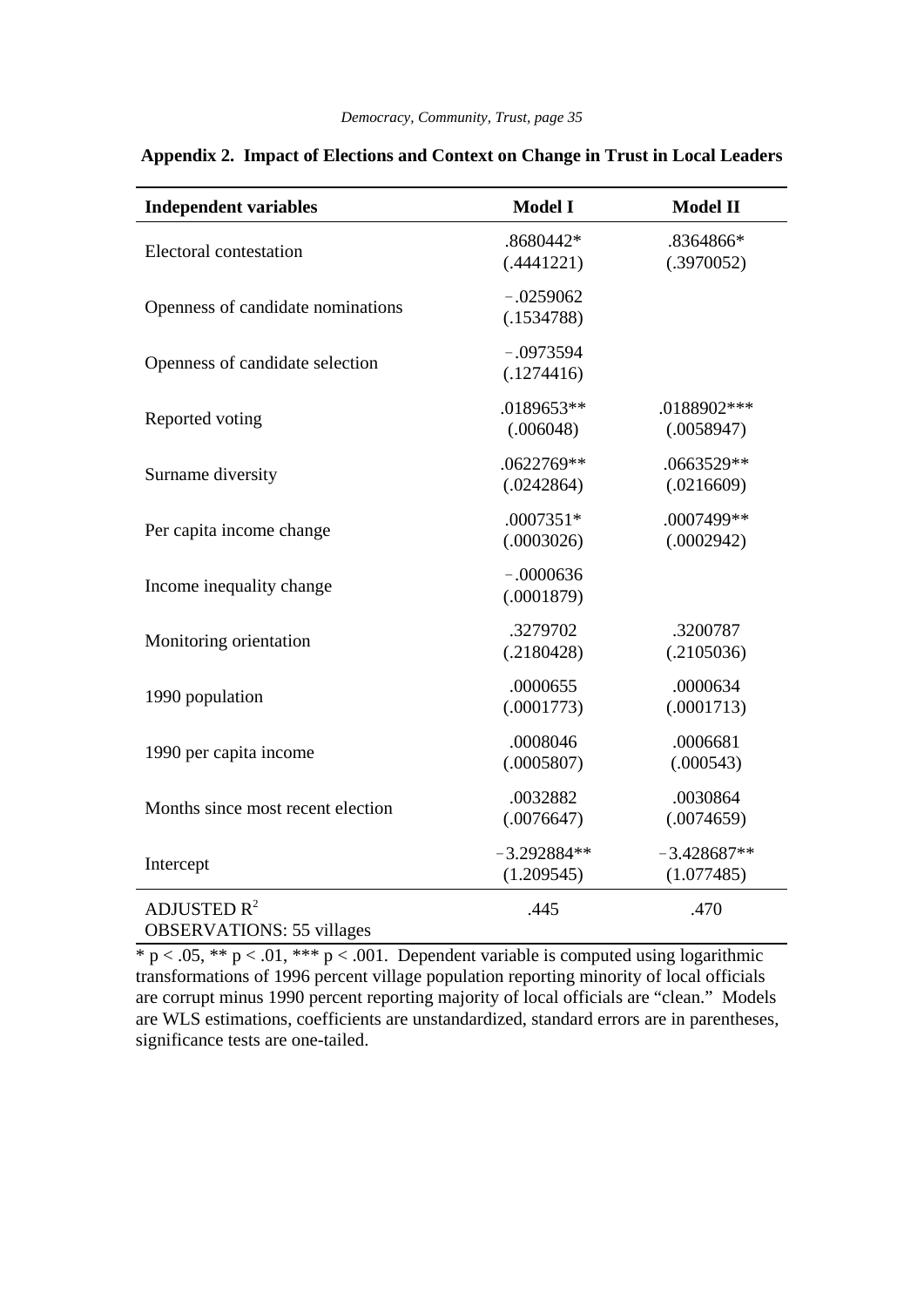| <b>Variable</b>                   | <b>Maximum</b>   | <b>Minimum</b> | <b>Mean</b> | <b>Standard</b><br><b>Deviation</b> |
|-----------------------------------|------------------|----------------|-------------|-------------------------------------|
| Change in trust                   | $-47.92$         | 70.59          | 26.27       | 21.68                               |
| Log change in trust               | $-2.16$          | 3.04           | 1.19        | 1.03                                |
| Electoral contestation            | 0.92             | 2.00           | 1.28        | 0.28                                |
| Reported voting                   | $\boldsymbol{0}$ | 92.59          | 45.06       | 30.08                               |
| Openness of candidate nominations | 1.00             | 3.00           | 1.93        | 0.88                                |
| Openness of candidate selection   | 1.00             | 3.00           | 1.72        | 0.88                                |
| Surname diversity                 | 1.91             | 23.12          | 8.92        | 5.73                                |
| Monitoring orientation            | 0.80             | 3.57           | 1.97        | 0.71                                |
| Per capita income change          | 412.00           | 2254.00        | 1237.95     | 446.60                              |
| Income inequality change          | $-1139.66$       | 1734.64        | 238.18      | 618.21                              |
| 1990 population                   | 400.00           | 3961.00        | 1387.58     | 700.02                              |
| 1990 per capita income            | 277.00           | 1469.00        | 635.89      | 208.08                              |
| Months since last election        | 1.00             | 63.00          | 18.74       | 16.19                               |

# **Appendix 3. Summary Statistics for Analyses in Table 2 and Appendix 2**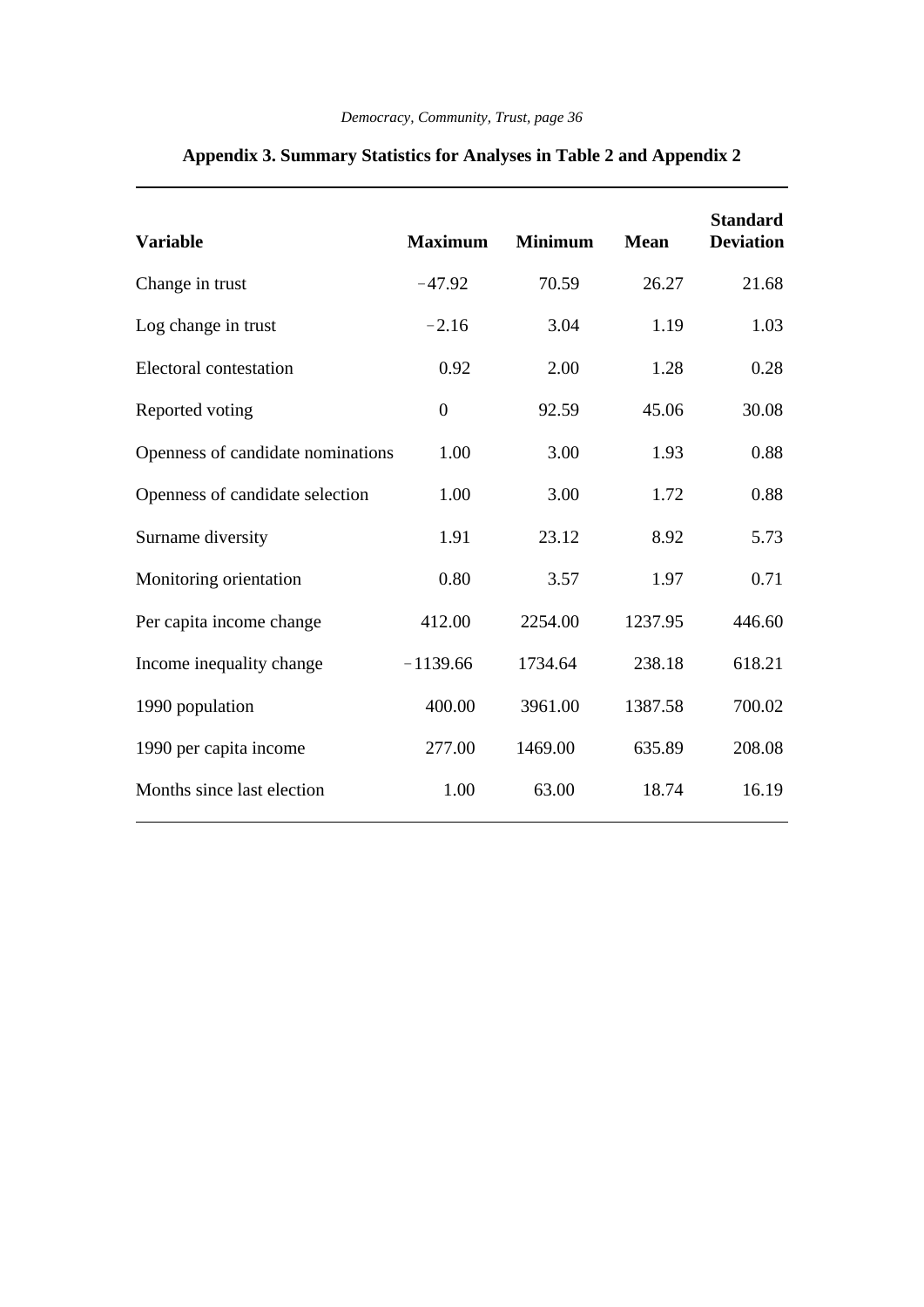| <b>Explanatory variables</b>      | Relationship |
|-----------------------------------|--------------|
| Electoral contestation            | $^{+}$       |
| Reported voting                   | $^{+}$       |
| Openness of candidate nominations | $^{+}$       |
| Openness of candidate selection   | $^{+}$       |
| Surname diversity                 | $^{+}$       |
| Per capita income change          | $^{+}$       |
| Income inequality change          |              |

# **Table 1. Hypothesized Relationships: Explanatory Variables and Change in Trust in Local Leaders**